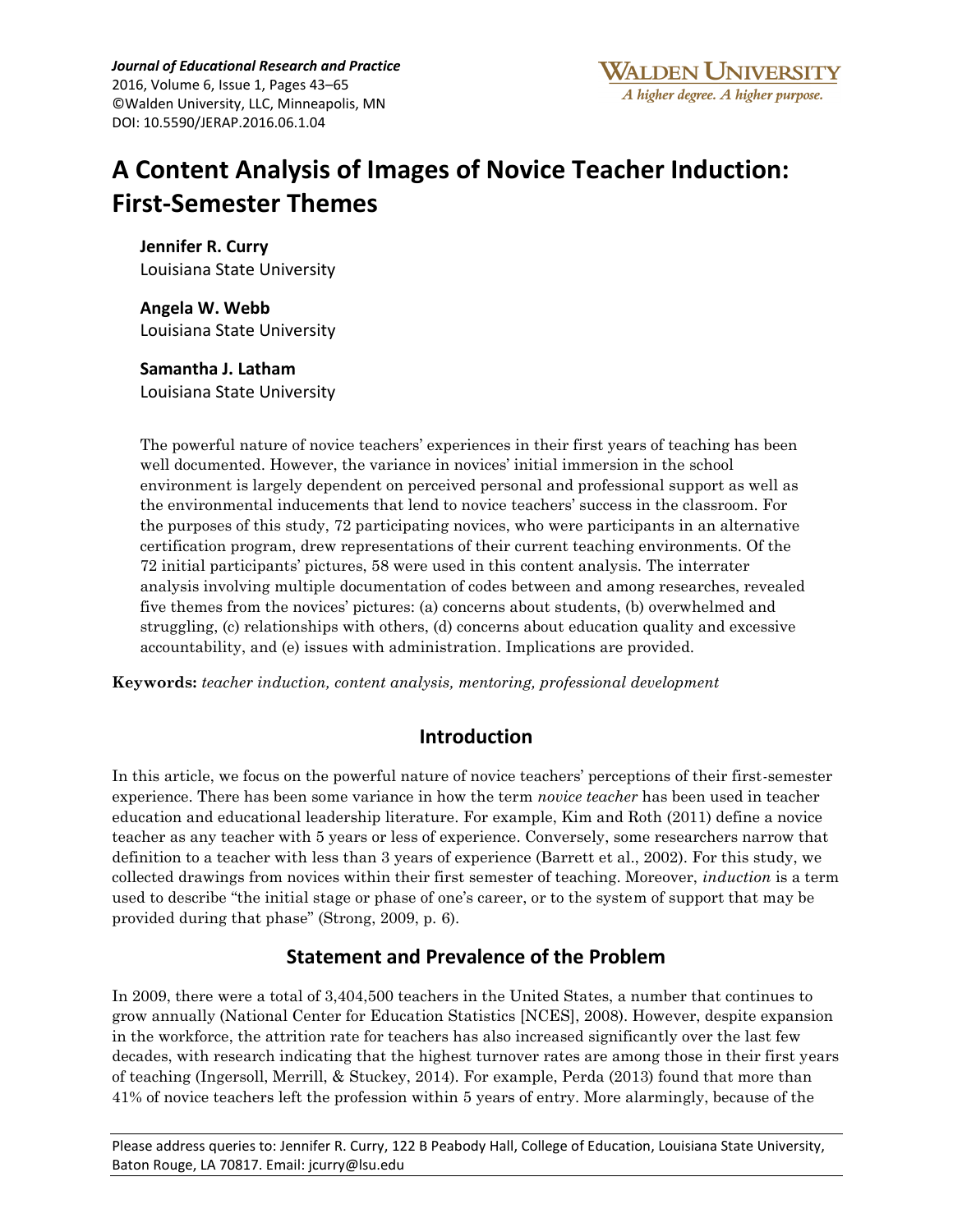expanding workforce, and the subsequent increase in the number of new teachers entering education, there are consequently greater numbers leaving (Ingersoll et al., 2014a). For instance, there were around 6,000 first-year teachers who left after the 1987–1988 school year, yet almost 25,000 left the occupation after 1 year in 2007–2008, a dramatic increase of over 400% (Ingersoll et al., 2014a). The economic and educational impact of these losses can be hard to approximate; however, it is estimated that attrition costs between \$4,365 to \$9,501 per teacher (Barnes, Crowe, & Schaefer, 2007).

Additionally, evidence suggests a difference in retention between those prepared in a traditional teacher education program (i.e., bachelor of education) versus professionals trained through an alternative certification program, such as the novices in this present study. Of the beginning teachers who entered teaching after completing a traditional certification program, 90.0% were still teaching their second year and 84.0% by the fifth year (NCES, 2015). On the other hand, of the novice teachers who entered the profession through an alternative certification program, 90.1% were still teaching their second year, but only 79.2% were still teaching by the fifth year (NCES, 2015). These data suggest that beyond the degrees held by novices, the nature of training novices receive before entering teaching may impact their preparation level, and ultimately their commitment to the profession.

While traditional and alternative teacher preparation programs vary widely across states, "the content and substance of new teachers' preparation [matters]—especially the pedagogical preparation teachers acquired. Those with more pedagogy were far less likely to leave teaching after their first year on the job" (Ingersoll, Merrill, & May, 2014, p. 29) and felt better prepared for the classroom (Ronfeldt, Schwartz, & Jacob, 2014). Such pedagogical preparation includes methods coursework, practice teaching with feedback, and observation of other classroom teaching, with the positive impact of these practices demonstrated across beginning teachers regardless of their route to certification (Ingersoll et al. 2014b; Ronfeldt et al., 2014). Alternatively certified teachers, however, tend to receive their pedagogical preparation concurrent with the rough and tumble of their first year of teaching. It stands to reason that this would carry implications for their induction and retention.

Thus, in this particular study, we focused on the induction experiences of alternatively certified novice teachers rather than on the specifics or merits of any particular alternative certification program. A close look at the induction of this unique subset of teachers is warranted. Though alternative routes to certification accounted for only 29% of all teacher preparation programs nationally in 2011–2012, enrolling 10% of teacher candidates and producing 14% of program completers, the landscape of teacher preparation is drastically different in Louisiana, where this study was conducted (United States Department of Education [U.S. DOE], 2015). For the 2011–2012 academic year, Louisiana ranked fifth nationally in alternative route program enrollment (U.S. DOE, 2015). Specifically, alternative routes to teacher certification accounted for 45% of program enrollment and 53% of program completers statewide (U.S. DOE, 2015). Given this, we explored alternatively certified novice teachers' depictions of the systems in which they worked, with particular attention paid to emergent themes across novices' perceptions during their first semester of teaching.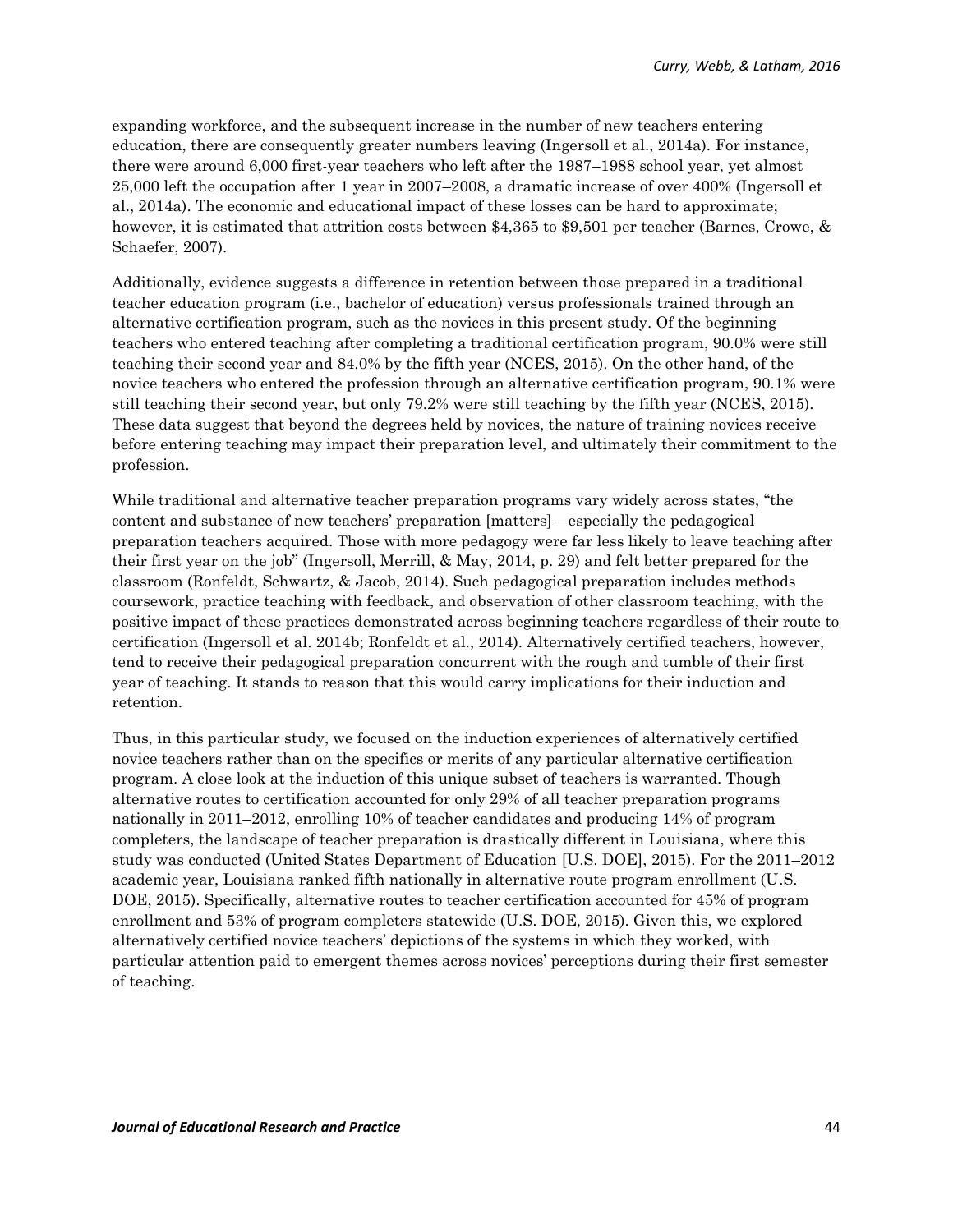### **Novice Teachers**

Although all teachers experience stress and might struggle with balancing student learning outcomes in the contemporary context of schools (i.e., excessive assessment and testing, student needs), the unique experiences of novice teachers have been well documented. For example, Moir (1999) observed over 1,500 novice teachers and noted distinct patterns in how they mentally perceived and responded to the first year of teaching. She organized these patterns into five different phases: (a) anticipation, (b) survival, (c) disillusionment, (d) rejuvenation, and (e) reflection. As indicated by Moir, the anticipation phase occurs during the practical experience of teacher preparation (i.e., student teaching), and novices have an idealized view of the teaching role and are highly committed to their career. The anticipation phase generally lasts through the beginning weeks of the school year until novices really acclimate to the daily routine of being a teacher.

In the survival phase, novices spend a disproportionate amount of time related to curriculum planning and begin to feel overwhelmed by the demands of their work load (Moir, 1999). This stage generally lasts from a few weeks into the first semester until about 2 months. A sense of work–life balance is diminished during the survival stage as novices work more hours, yet often feel ineffective. The disconnect between teacher preparation and the reality of school life becomes apparent at this stage. During the disillusionment phase, novice teachers' stress increases as they are expected to teach, meet with parents, and receive their first instructional feedback from school administrators (Moir, 1999). As their efficacy and esteem drop in this stage, they have the increasing stress of criticism from parents, administrators, school board members, and the media. Social media may add another element of frustration. For example, having a classroom Facebook page may be a great source of sharing information where parents can openly talk about class activities and assignments. However, if parents use the Facebook page as an outlet to complain about classroom instruction, homework, or other class problems, then the access to social media might actually reduce the teacher's feelings of support. All of these stressors might impact the novice teacher and may lend to lower career commitment.

The rejuvenation phase, according to Moir (1999), generally occurs after the winter break when the novice teacher has had time to personally refresh through spending time in pleasurable activities (e.g., social events, rest) and returns to the school environment refocused. Novice teachers begin to look forward to breaks (e.g., spring break, summer) optimistically and, concomitantly, begin to focus on being more strategic in their classroom instruction and planning for the subsequent year. In this phase, they gain a greater degree of assuredness in their own capabilities.

The final phase, reflection, includes a personal assessment by the novice of the year's challenges, his/her strengths, and accomplishments. More importantly, during this phase, novices begin visioning their futures and the changes they will make to improve their own and students' success. Moir (1999) hoped that an understanding of these phases would help mentor teachers, administrators, and school colleagues better conceptualize the experiences of novice teachers so that positive interventions for support might be developed.

Other researchers have used Moir's (1999) framework. For example, Tait (2008) used this framework (final phase: reflection) in a qualitative inquiry of novice teacher resilience and personal efficacy. Mauer and Zimmerman (2000) reported results of a mentoring program designed to support novice teachers both formally and informally. Using Moir's phases as a foundation and rationale for the program, Mauer and Zimmerman tracked 23 teachers over a 4-year period and found that only one left during that time. Though Moir's framework has been used by other researchers, no one has suggested a needed revision or change to the identified phases as identified by Moir.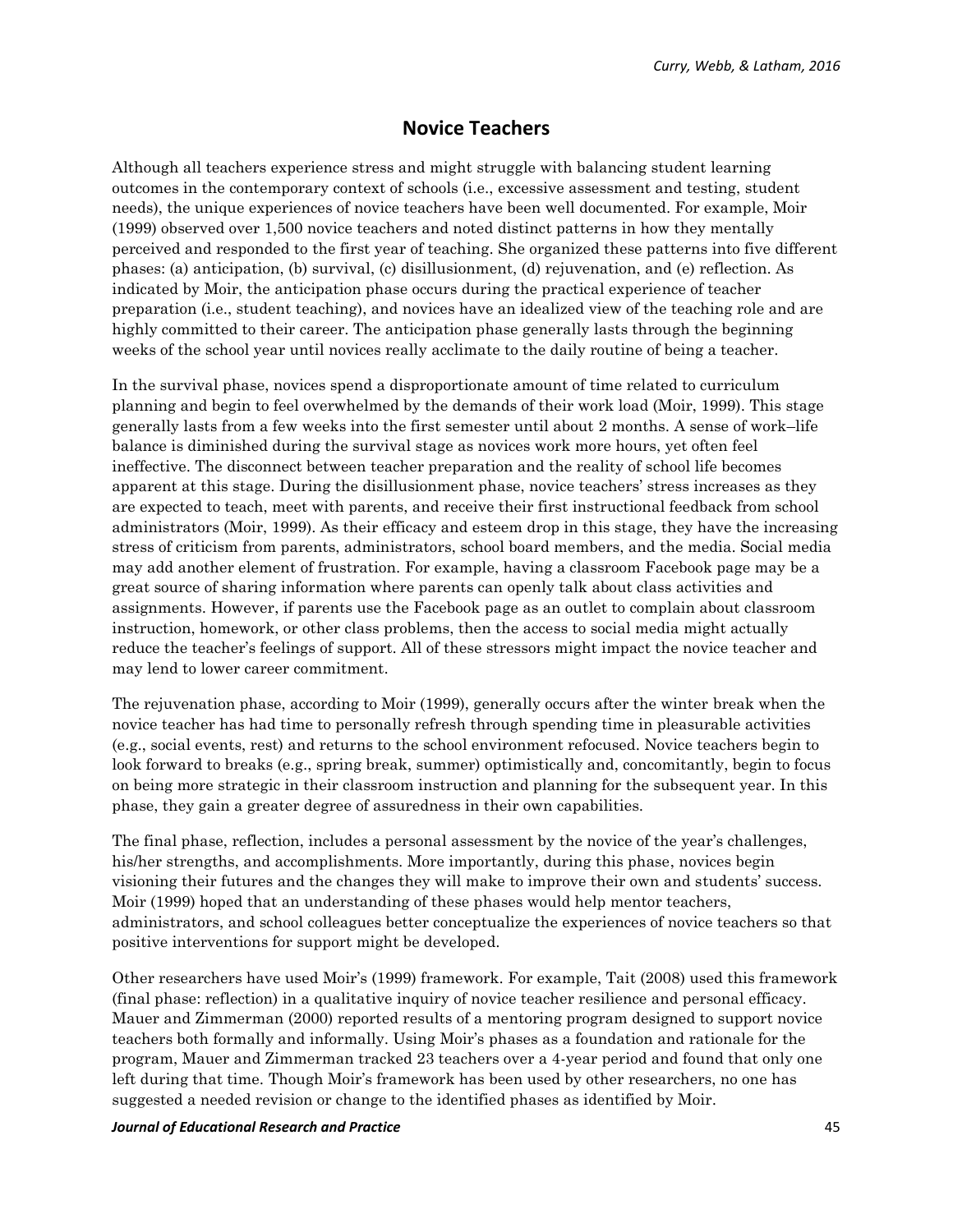#### **Teacher Induction**

Based on Strong's definition that induction is a system of support for novices, at the heart of induction lies the premise that, given even the best preparation, there remains significant knowledge and skills that novice teachers can only learn on the job (Bartell, 2005; Feiman-Nemser, 2003). Moir's (1999) phases of a first-year teacher's career, coupled with other research on teacher learning and development (see Darling-Hammond, & Bransford, 2005; Feiman-Nemser, 2001), inform best practices for supporting and retaining novice teachers through induction. The school reform movement of the 1980s ushered in many such induction programs aimed at improving teacher retention and development (Ashburn, 1987), with the number of novice teachers receiving induction support increasing steadily in recent decades (Ingersoll, 2012; Smith & Ingersoll, 2004). This is noteworthy, given the strong link between participation in an induction program and the likelihood of a novice teacher moving schools or leaving the profession after the first year (Ingersoll, 2006, 2012; Smith & Ingersoll, 2004; Strong, 2009). Specifically, "the strength of the effect [of induction on teacher retention] depended on the types and number of supports that beginning teachers received" (Ingersoll, 2012, p. 50), with comprehensive induction that included multiple components having a stronger effect on whether novice teachers remained in the classroom (S. T. Bickmore & Bickmore, 2010; Ingersoll, 2012; Strong, 2009).

Despite overwhelming support for induction and evidence of its impact on teacher retention, induction programs can vary greatly (Ingersoll, 2012; Smith & Ingersoll, 2004; Villani, 2009). Specifically, induction programs can differ in duration; whether mentors are full-time teachers, parttime mentors, or full-time mentors; mentor training; monetary remuneration for support providers; and funding, among other factors (Villani, 2009). Regardless of variations across induction programs, the core components of such programs are well agreed upon in the literature (Ingersoll, 2012; Smith & Ingersoll, 2004; Villani, 2009). Beginning teachers should be afforded the opportunity to interact and engage with a mentor, who has been carefully selected (Bartell, 2005; Britton, Raizen, Paine, & Huntley, 2000; Darling-Hammond & Baratz-Snowden, 2005; Villani, 2009), trained and well supported (Berry, Hopkins-Thompson, & Hoke, 2002; Britton et al, 2000; Darling-Hammond & Baratz-Snowden, 2005; Moir, 2005; Villani, 2009), and purposefully paired with a novice teacher (Bartell, 2005; Johnson & The Project on the Next Generation of Teachers, 2004).

Also, administrators should support the goals of induction as well as those who assist and mentor novice teachers, and foster a climate for productive dialogue between mentors and novices (Bartell, 2005). This can be accomplished by providing novices with less demanding or reduced teaching assignments, additional help, and staged expectations (Berry et al, 2002; Johnson & The Project on the Next Generation of Teachers, 2004; Villani, 2009). Further induction support can include participation in seminars for novice teachers, common planning or collaboration time with colleagues who teach the same subject, and assistance from a teacher's aide (Ingersoll, 2006, 2012). Of such induction components, having a mentor teacher in the same subject area and having common planning or collaboration time with subject-area colleagues had the strongest effect on teacher retention (Ingersoll, 2012), with more comprehensive induction programs correlating with better retention (Ingersoll, 2012; Ingersoll & Strong, 2011; Strong, 2009). Moreover, based on NCES (2015) data, mentorship matters. Specifically, of the beginning public school teachers assigned a mentor during their first year of teaching, 91.6% were still teaching their second year (2008–2009) and 85.5% were teaching their fifth year (2011–2012). This is a stark contrast to those not assigned a mentor their first year, with only 83.6% of those beginning public school teachers returning the second year, and 71.4% still teaching their fifth year. These data further indicate a positive correlation between mentor programs and retention (NCES, 2015).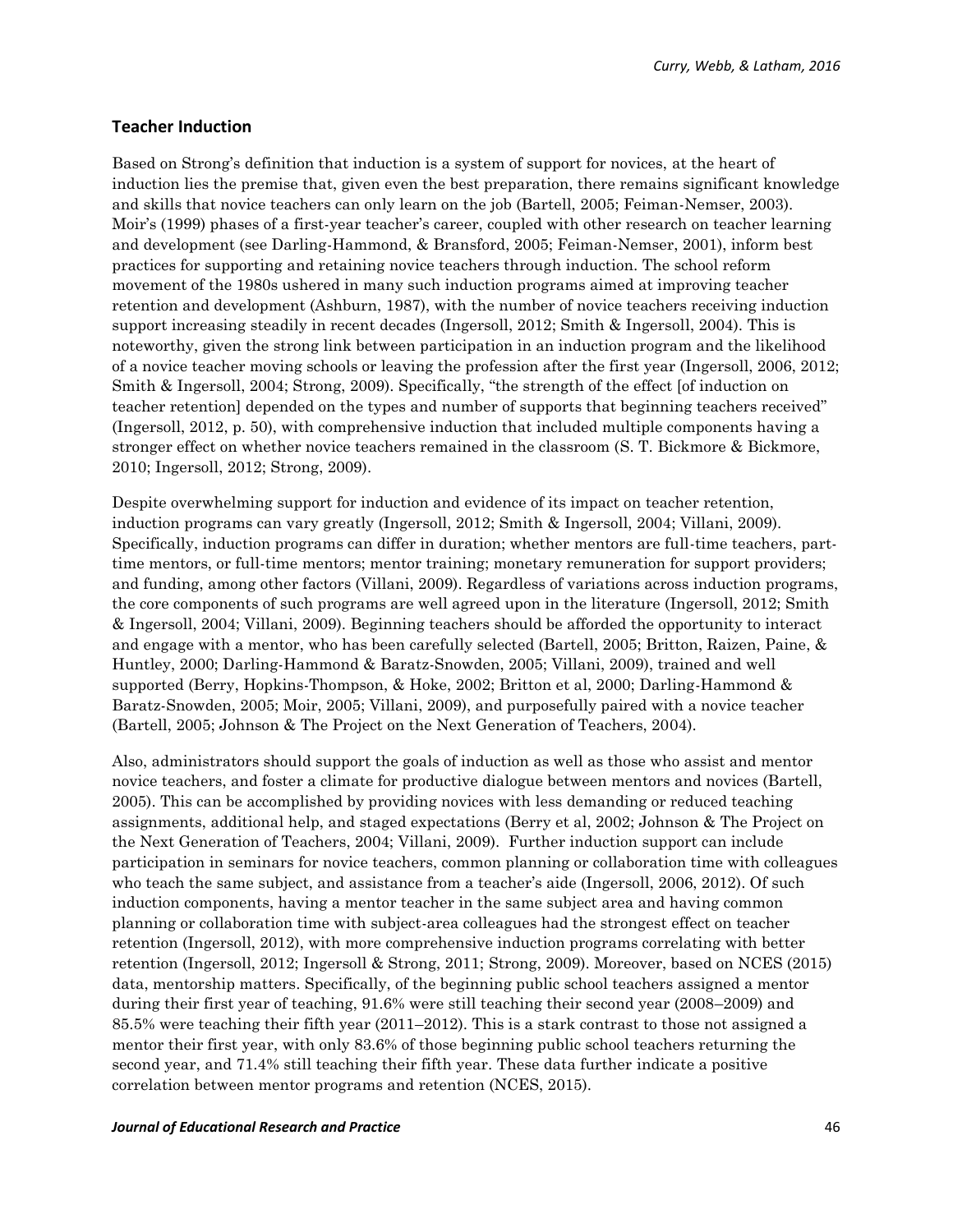The impacts of induction programs extend beyond teacher retention, though. Based on metaanalyses of research on teacher induction, induction affected novice teachers' practice and student achievement as well (Ingersoll, 2012; Ingersoll & Strong, 2011; Strong, 2009). Though findings related to teacher practice were mixed and, at times, contradictory, critical review of past research indicated that induction influenced the ways novice teachers worked in the classroom (Ingersoll, 2012; Ingersoll & Strong, 2011; Strong, 2009). Specifically, novices

who participated in some kind of induction performed better at … keeping students on task, developing workable lesson plans, using effective student questioning practices, adjusting classroom activities to meet students' interests, maintaining a positive classroom atmosphere, and demonstrating successful classroom management. (Ingersoll, 2012, p. 51)

Similarly, there is a possible positive connection between comprehensive induction and student achievement (Ingersoll, 2012; Ingersoll & Strong, 2011; Strong, 2009), with students of novice teachers "who participated in some kind of induction [having] higher scores, or gains, on academic achievement tests" (Ingersoll, 2012, p. 51).

### *Personal and Professional Needs*

Induction processes that are formal, structured, planned, and that integrate multiple elements appear to be the most successful in promoting novice teacher career satisfaction and retention (S. T. Bickmore & Bickmore, 2010; D. L. Bickmore & Curry, 2013; Smith & Ingersoll, 2004). Such elements are tailored to meet the personal and professional needs of novices. Personal needs for novice teachers include positive interpersonal relationships with colleagues; progressive collaborations with administrators, teachers, and parents; perceptions of open-door access to leadership; work–life balance; and positive school environment (Boyd et al., 2011; Curry & Bickmore, 2012; Johnson, Kraft, & Papay, 2012). Professional needs include an orientation to novices' professional roles, quality professional development, reduced workload, formative feedback on strengths and challenges through classroom observations, responsive administration, and mentorship that is formal and planned (S. T. Bickmore, & Bickmore 2010; Feiman-Nemser, 2003; Smith & Ingersoll, 2004; Wang & Odell, 2002).

#### **Theoretical Framework**

Ecosystems theory (Bronfenbrenner, 1977, 1979) was the theoretical perspective that guided this research and the novice teachers' drawings. Based on Bronfenbrenner's Ecological Systems Theory, individuals develop in multiple systems; these systems are organic, constantly changing, and the relationship between individuals and systems are reciprocal (i.e., the system can affect the individual and the individual can also affect the system). Bronfenbrenner (1977, 1979) proposed that there are five systems that comprise the contexts in which individuals grow, change, and develop over time: (a) the microsystem, (b) mesosystem, (c) exosystem, (d) macrosystem, and (e) chronosystem.

The microsystem is the system comprising of an individual's immediate surroundings and is the most influential on development. For novice teachers, some examples of microsystems might include their classrooms, home life, and relationships with colleagues. Mesosystems are composed of the interactions between microsystems. An example of a mesosystem for a novice teacher might be if a child from the teacher's classroom (one microsystem) attends the same church the teacher attends (the church is another microsystem). The exosystem is a larger system that provides structure in the forms of resources, rules, and policies that support microsystems (such as school board policies and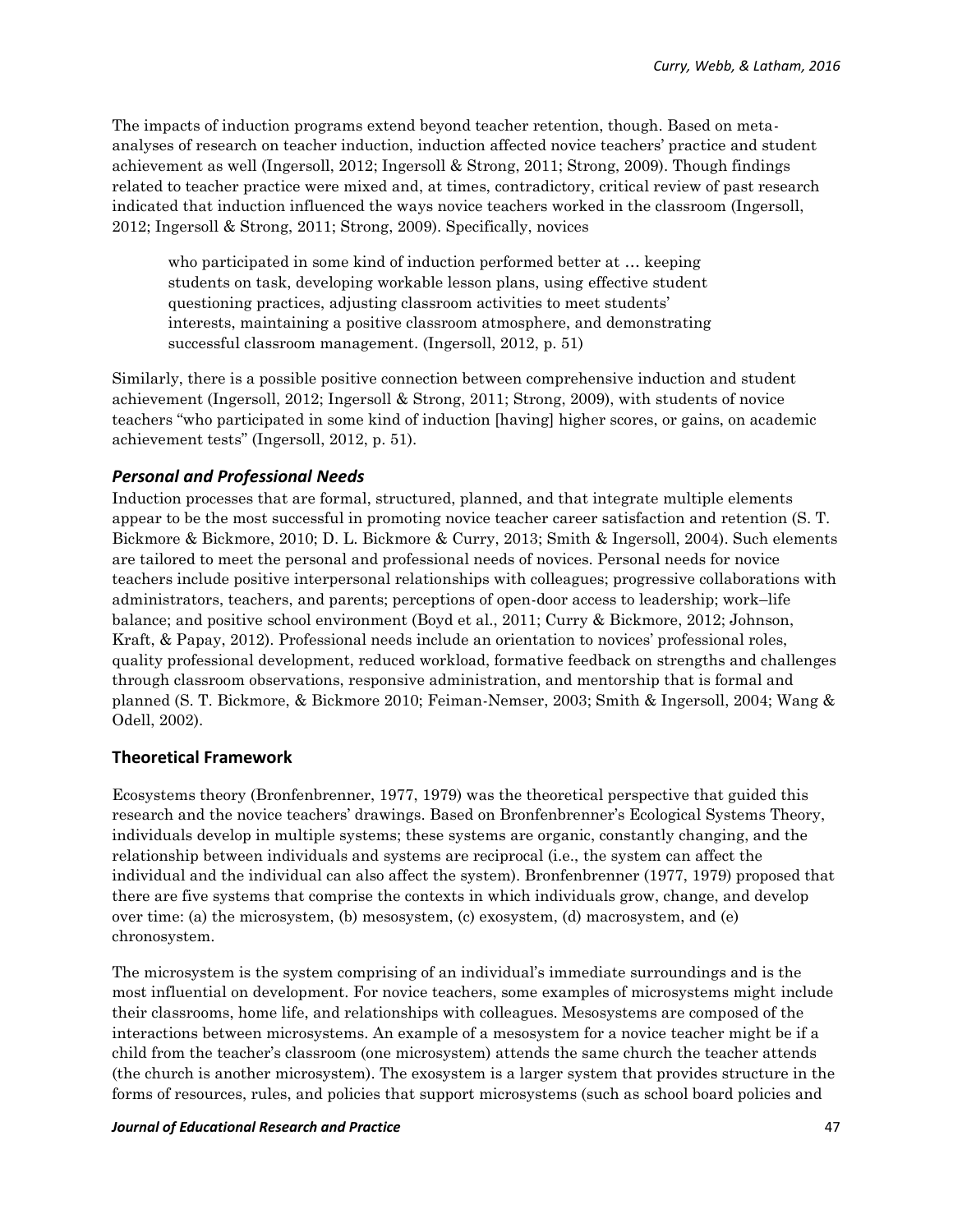classroom materials or funds). The macrosystem includes cultural and social values, customs, and the economy. This system encapsulates cultural beliefs about education and teachers, the value of learning, and economic and social conditions affecting students and teachers. The chronosystem is in relation to how all of the other systems change over time. For teachers, the chronosystem might include how the teaching profession has changed over the years; for example, stressors such as increased accountability, economic challenges that have stagnated teacher pay, and adoption and implementation of Common Core State Standards have all impacted teachers and the teaching profession over time.

As part of their alternative certification program, novice teachers were in a workshop learning about developmental psychology when we collected their drawings. The participants received training on ecosystems and the multiple layers that impact individuals' development. For this study (and to check for sense making and understanding of developmental psychology), participants were asked to draw a picture representing how they currently view the systems they work in. They were told they could draw as many layers of their system (micro, meso, exo, macro, chrono) in their pictures as they wanted. As discussed in the next sections, we conducted a content analysis (CA) of the novice teachers' drawings to answer the following research questions: (a) How did novice teachers view the systems in which they worked? (b) Given the opportunity to depict their experiences through art, what common induction themes emerged about novice teachers' perceptions?

### **Method**

#### **Participants**

Participants for this study were 72 novice teachers who had participated in an alternative teacher certification program, all in their first year of teaching at the time of data collection (see below for discussion of the certification program). School began for them in the first week of August, and these data were collected in early November, over 3 months into their first academic year. Fifty-eight participants' pictures were used in the CA of this study. Of these participants, 82% were female, 18% male, 76% were White non-Hispanic, 22% African American, 4% Hispanic. Participants ranged in age from 24 to 57 years. The participants were in a wide range of educational settings including early childhood education, elementary education, special education, secondary education (math, science, English, foreign language, social studies).

#### **Context/Alternative Preparation**

All of the novices in this study had started an alternative teacher certification program in the summer of 2015. The program had three main foci: (a) general teacher preparation and contentspecific workshops based on certification area, (b) practical teaching experience, and (c) certification. During the summer, novices participated in an intensive, 7-week institute, and concentrated on general teacher preparation and content-specific workshops meant to prepare them for the classroom. General teacher preparation included classroom management, child and adolescent developmental psychology, lesson planning, curriculum, and assessment; while content-specific workshops included topics specific to areas such as early childhood, elementary education, secondary education (English, science, math, social studies, foreign language) and special education. Next, during the academic year, novices completed 180 days of full-time teaching experience as the teacher of record and participated in monthly workshops. Finally, novices in the program earned their teaching certification based on satisfactory letters and evaluations from the school principal and practitioner advisor from the alternative certification program, and passing scores on PRAXIS exams (i.e., Principles of Learning and Teaching, content specialization exams).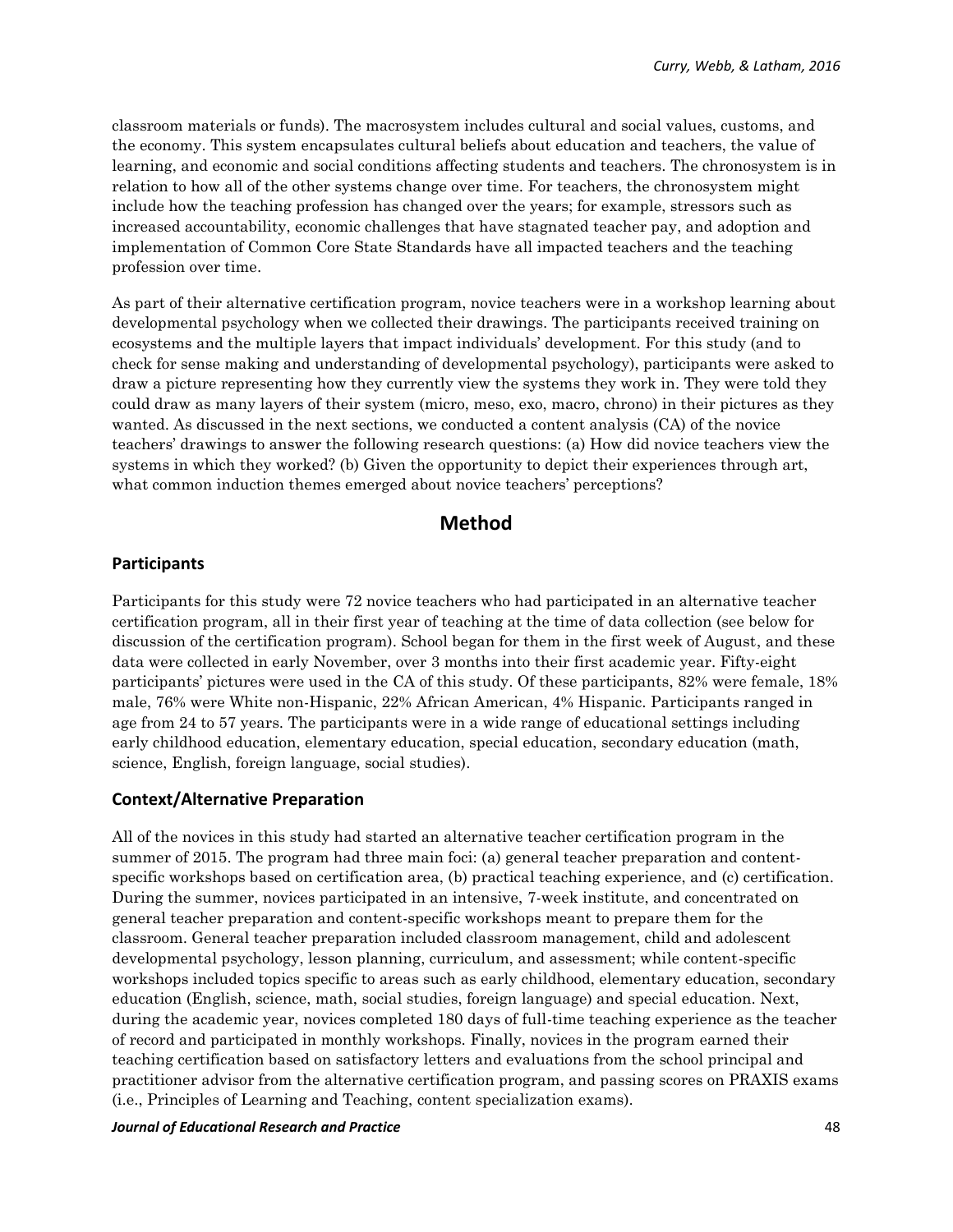### **Data Collection**

The researchers collected data for this study during the November workshop of the alternative certification program. During this workshop, novices were taught about developmental psychology and ecosystems theory (Bronfenbrenner, 1977, 1979). Specifically, prior to the drawings, the group discussed how systems impact individuals' growth and development in both positive and negative ways. After completing the training module on ecosystems theory, novices were given white paper and colored markers and were given a prompt to draw how they currently viewed the systems they work in and the individuals or groups they work with. They were asked to include what they considered to be challenges or supports or any combination of the two. These drawings served as the primary data source for this study.

### **Data Analysis**

CA was used to analyze the data collected in this study. CA is the study of texts used in research and may be tailored to either qualitative or quantitative data analysis approaches (White & Marsh, 2006). Specifically, Ahuvia (2001) noted that CAs have often been used in the past to quantify the content of texts but that that they are also a useful methodology for "counting interpretations of text" (p. 139). What constitutes text is broadly defined within the methodology of CA, including media such as obituaries, abstracts, web pages, written texts, transcripts, and advertisements (White & Marsh, 2006). There are standards for defining and selecting texts (see Beaugrande & Dressler, 1981, or White & Marsh, 2006), and for identifying typologies of text (see Neuendorf, 2002), but most importantly, it is understood that the texts used are meant to convey meanings (White & Marsh, 2006). In this study, participant drawings were the text analyzed and when coding the text in this study, researchers identified manifest and latent meanings. Manifest refers to obvious, or surfacelevel, meanings. Latent meanings are deeper, implicit, and may be subtle or understated (Ahuvia, 2001; Duriau, Reger, & Pfarrer, 2007). CA is a very rigorous process in which multiple reviews of the texts being studied are done for creating code lists, collapsing codes, developing themes, and establishing replicability and validity (White & Marsh, 2006).

In this study, as is noted by White and Marsh (2006), a qualitative approach was used in which research questions were formulated before the study, context was considered when determining meanings (specifically, the circumstances of beginning teachers in the modern era), and inductive, humanistic reasoning was used in determining codes and themes. Moreover, one key to successful CA is the use of interrater documentation of codes. In this case, all three researchers viewed the drawings separately and developed a list of potential codes from the themes present in the pictures. After, the code lists were compiled and attention was given to collapsing codes that were similar and removing duplicate codes to produce a finalized code list. The researchers then counted the number of times each code was used (see Table 1).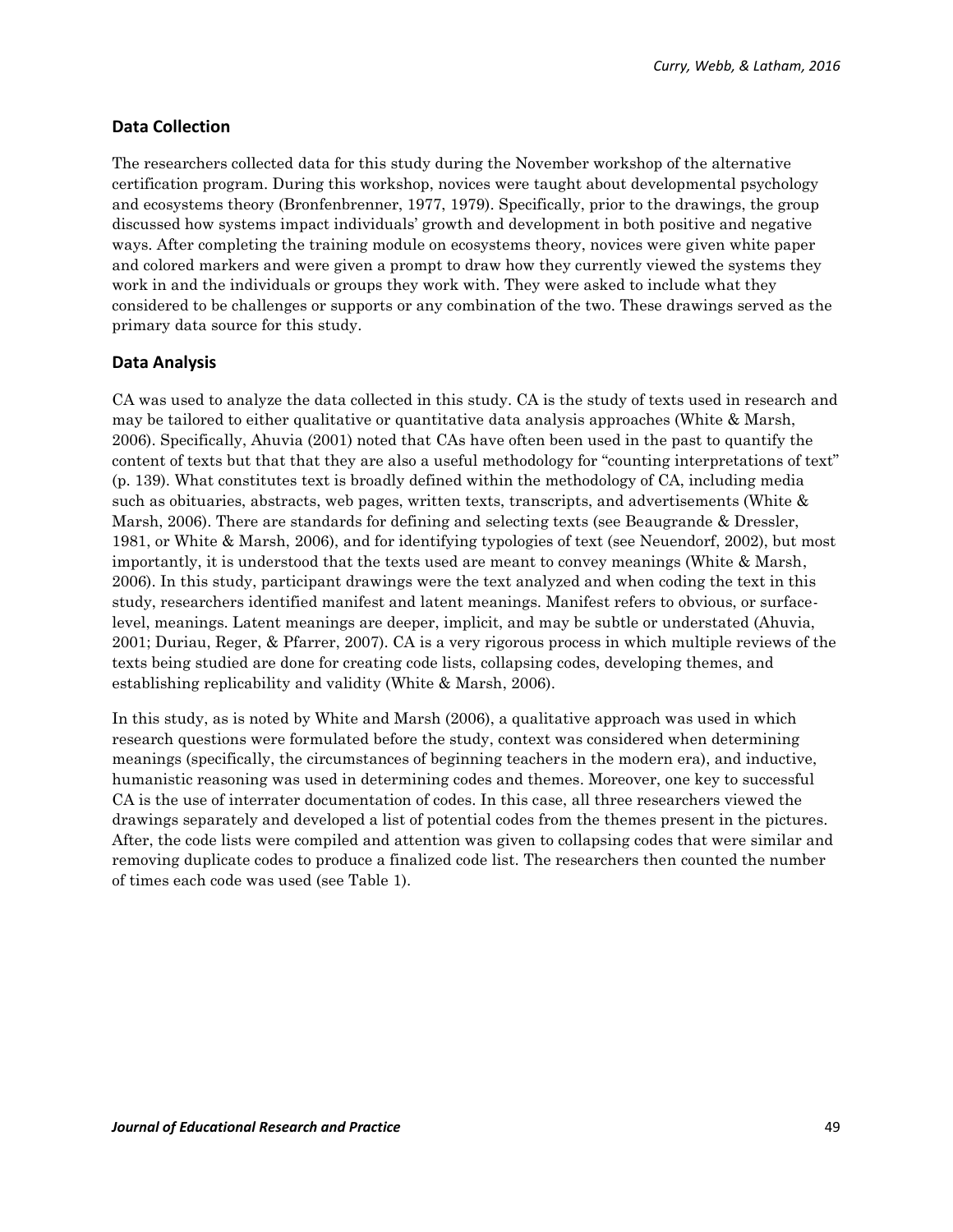|                                                | Number of Times |
|------------------------------------------------|-----------------|
| Code                                           | Code Is Present |
| Cultural values in conflict with education     | 9               |
| Lack of parent involvement                     | 13              |
| Disparate home/school life                     | 12              |
| Administration (punishing)-power               | $\overline{2}$  |
| Administration (doesn't care)                  | 7               |
| Student behavior concerns                      | 16              |
| Life-work balance                              | 5               |
| Testing as stress                              | 10              |
| Testing does not equal quality                 | 7               |
| No personal or professional support            | 11              |
| Overwhelmed                                    | 12              |
| Curriculum concerns                            | 5               |
| Overwhelming student needs                     | 14              |
| Struggling (commitment, to apathy, to burnout) | 6               |
| Conflict with colleagues                       | $\overline{2}$  |
| Acrimonious relationship with parents          | 11              |
| Legislation concerns                           | 3               |

**Table 1:** *Final Codes and the Number of Times Each Was Present Across All Pictures*

The researchers sorted through the pictures again, individually, using the final code list. The researchers found 58 pictures that contained at least one of the codes from the finalized code list. Next, the researchers counted the number of times the same code was noted by each of the researchers for each picture. For example, in 70 cases, all three of the researchers found the same codes in the same pictures. In 40 cases, two of the researchers identified the same codes in the same pictures. In 80 cases only one researcher identified a code in a particular picture. The researchers then reviewed all items where only one researcher identified a particular code on a picture and negotiated to determine if two or more were in agreement. Only codes on which two or more of the researchers agreed were counted in the final code list. The final code count consisted of 145 codes with agreement by two or three of the research team. Eleven of the pictures were not coded because either the meanings of the pictures were not discernible or were based solely on researcher interpretation, both of which might have potentially led to greater bias error in the data. Three of the 72 were identified as positive and not matching the finalized code list used to analyze the other 58 pictures. These three cases are highlighted in the discussion section.

### **Findings**

Each of the final codes was collapsed into theme groups. A total of five themes were identified from novice teachers' drawings: (a) concerns about students, (b) overwhelmed and struggling, (c) relationships with others, (d) concerns about education quality and excessive accountability, and (e) issues with administration. Please see Table 2 for a list of themes with included codes and code counts. Following is a description of each theme.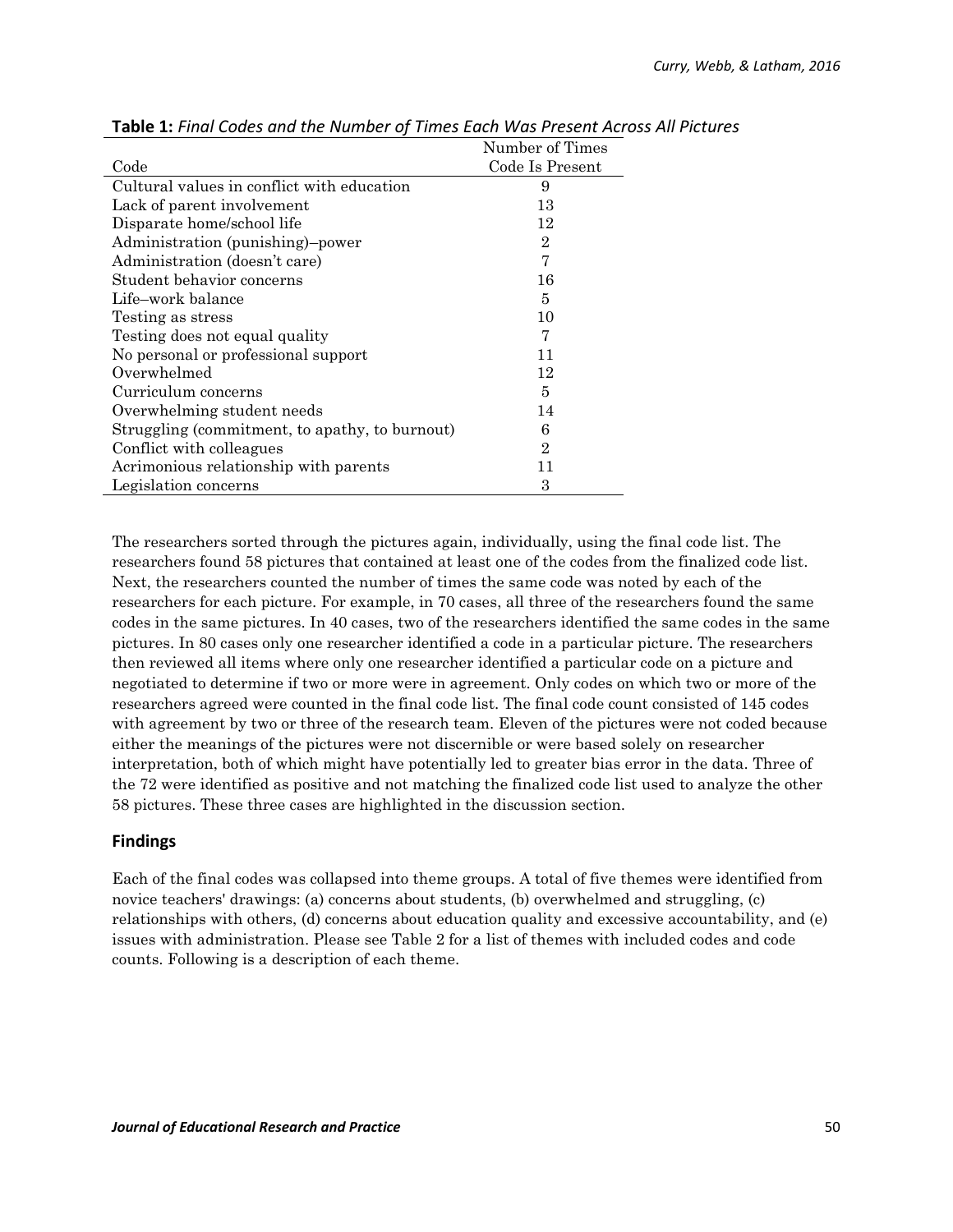| Theme                                                  | Codes Within Themes                                                                                                                    | Total Codes Within<br>Theme |
|--------------------------------------------------------|----------------------------------------------------------------------------------------------------------------------------------------|-----------------------------|
| Concerns about students                                | Overwhelming student needs, student<br>behavior concerns, cultural values in<br>conflict with education, disparate<br>home/school life | 51                          |
| Overwhelmed and struggling                             | No personal or professional support,<br>overwhelmed, struggling (commitment, to<br>apathy, to burnout), life-work balance              | 34                          |
| Relationships with others                              | Lack of parent involvement, acrimonious<br>relationship with parents, conflict with<br>colleagues                                      | 26                          |
| Concerns about education<br>quality and accountability | Testing as stress, testing does not equal<br>quality, curriculum concerns, legislation<br>concerns                                     | 25                          |
| Issues with administration                             | Administration (punishing)-power,<br>administration (doesn't care)                                                                     | 9                           |
| Total # of times codes<br>were identified              |                                                                                                                                        | 145                         |

### **Table 2:** *Themes, Codes Within Themes, Total Codes Within Theme*

### *Concerns About Students*

Within the theme Concerns about Students, there were 51 pictorial representations captured across four codes: (a) overwhelming student needs, (b) student behavior concerns, (c) cultural values in conflict with education, and (d) disparate home/school life. The pictures revealed a range of concerns expressed by the novices including students struggling to learn, classroom violence and bullying, disrespectful students, students with disabilities, students coming to school hungry, and students' emotional issues such as low self-esteem, low self-worth, hopelessness, and helplessness. Moreover, concerns were expressed by the novices that the culture most students identified with did not reflect the same values as the school environment. This was illustrated in many ways such as the students' cultural values of money, fame, sports, entertainment, and cars. The values of the school that were seen as conflicting included sitting at a desk, reading, completing homework, and studious behavior. In most cases, there were numerous situations of this thematic category present in the same picture. This theme called into question the amount of support (i.e., professional development, administrator and mentor guidance) that these novice teachers received in positive behavioral interventions and support, response to intervention, applied behavior analysis, or other evidence-based practices for classroom behavior management. Very little was revealed by participants about the amount of mentorship, classroom observation with formative feedback, or other supports they were receiving to assist in overcoming these concerns.

Further, there did not appear to be a consistent opportunity for the novice teachers in this study to reflect upon, or process, positive aspects of students' home lives and cultures. In every picture where students' culture or family life values were depicted, they were done so from a negative, or deficit, perspective. For example, in one representative drawing a teacher depicted her students' home lives as filled with violence, sex, and drugs. Her illustration had notes and words indicating that students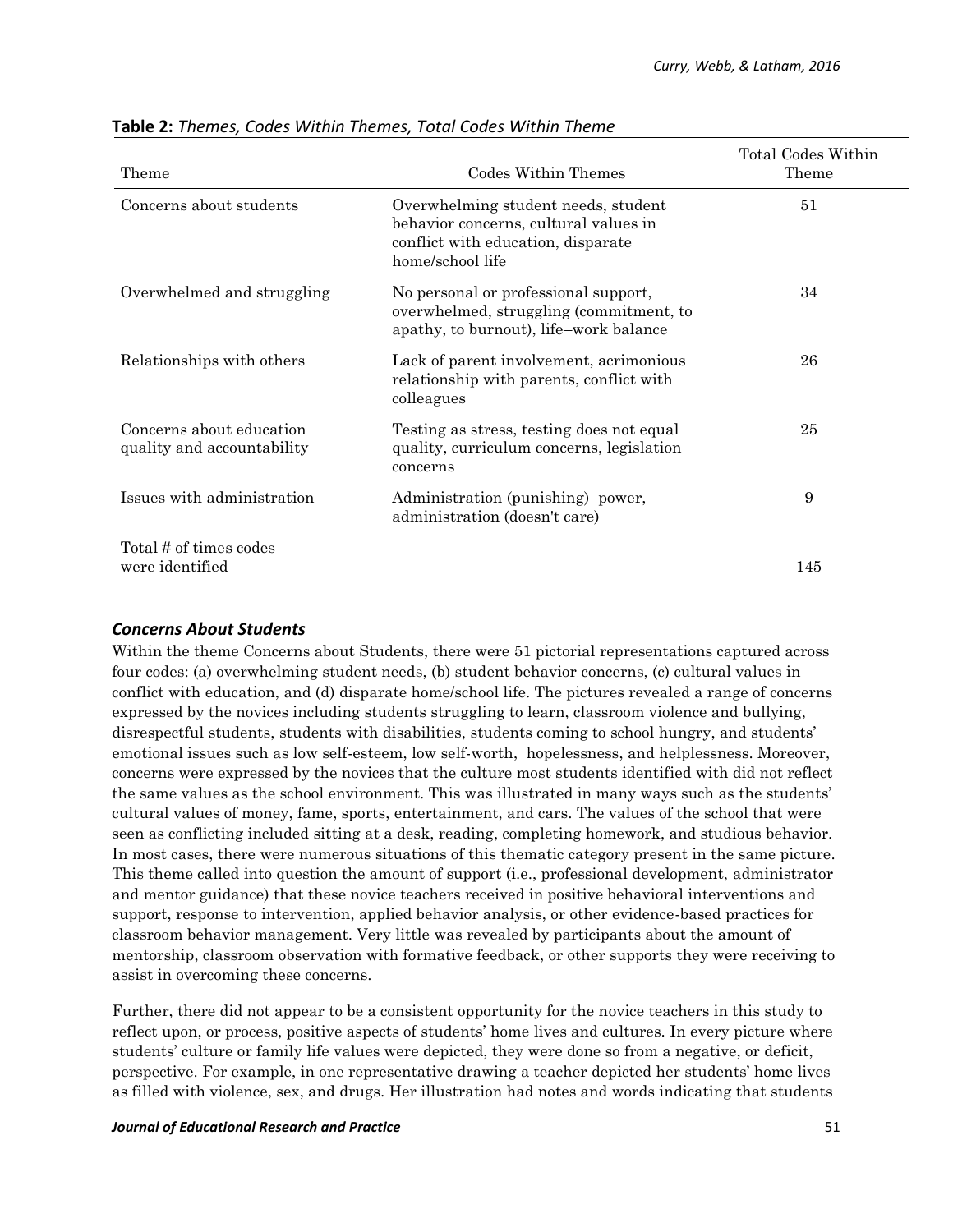were lazy; had parents in jail; lacked food and baths, among other necessities; received no love; and had no motivation (see Figure 1). A major concern of this theme was that novices might struggle to employ effective culturally responsive teaching strategies if their views of students' cultures are pervasively negative rather than strengths based.

Finally, students' home lives, physical and emotional needs weighed heavily on the participants in this study. Novices might have wanted to help their students but may have experienced a low sense of efficacy for tackling the myriad issues they were facing in their new role. Dealing with the complications of students' learning struggles and emotional/psychological problems were predominant for these novice teachers. One representative drawing illustrated several concerns the teacher had for her student: "dad is too hard on him"; "needs proper diet"; "learning disability, student can't read, trouble expressing emotion"; and "sensitive, but unable to show it." Despite the prevalence of this issue (i.e., overwhelming student needs) for these novice teachers, it should be noted that there was no curriculum in the certification training they received to be able to adequately address these issues. Thus, ongoing professional development, administrative support, and mentorship in how to work effectively with students' emotional needs would have been a compelling component of induction for these novices. Please see Figure 1 for a picture representing this theme.



**Figure 1:** *Picture Representing the Theme: Concerns About Students*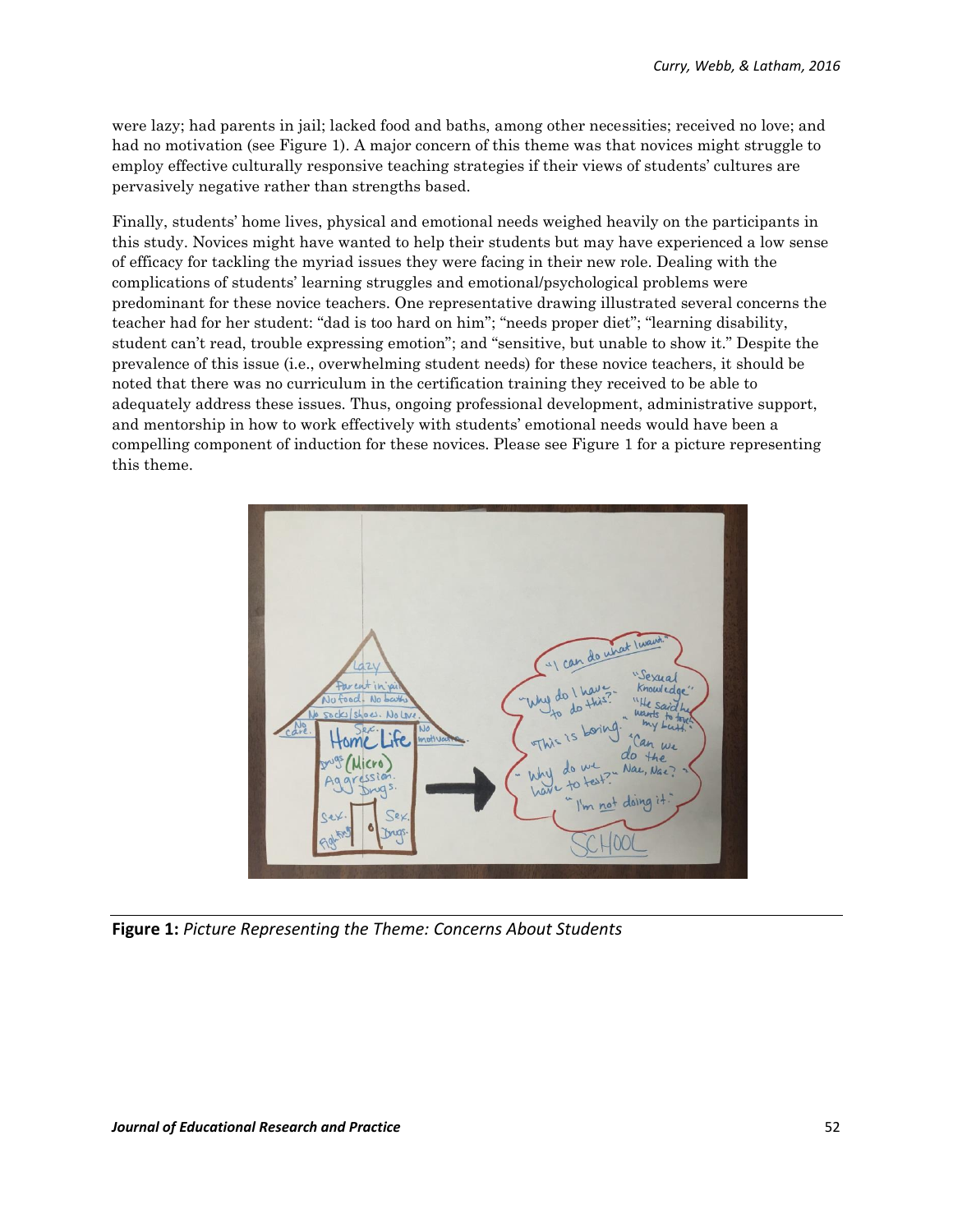### *Overwhelmed and Struggling*

The theme overwhelmed and struggling appeared 34 times in participants' pictures, and encompassed four code groups: (a) no personal or professional support, (b) overwhelmed, (c) struggling (commitment, to apathy, to burnout), and (d) life–work balance. This theme encapsulated issues such as the feeling that novices were overwhelmed with their workload, did not feel supported personally or professionally, and were struggling with feelings of desperation, hopelessness, helplessness, and their commitment to the teaching profession. The use of clocks was prevalent in this category to symbolize time passing quickly with an exorbitant amount of work left to complete. Work was often demonstrated as piling up and occurring day and night. Other symbolic representations in this category included isolation, whether the novice teacher represented her/himself working at home while the rest of the family was in a different room watching television together or on an island of her/his own. In one evocative/representative drawing from this theme, the novice depicted overload by placing her-/himself in the center of a circle surrounded by words describing school expectations (e.g., end-of-course exams, graduation, grades, etc.), student concerns (e.g., prom, homecoming, career decisions, college applications, specific courses, etc.), and students' cultures (e.g., #BlackLivesMatter, peer pressure, temptation, bad influences, home life, etc.). Another image of overload featured an octopus and numerous balls of different types (e.g., footballs, baseballs, tennis balls, basketballs) being thrown at the octopus. To the sides, there were word bubbles saying, "Catch!" yet the octopus had caught none of the balls.

It is noteworthy that nearly all images in this theme depicting the novice as overwhelmed or struggling were accompanied by depictions of insufficient or lacking administrative and parental support. For example, the teacher who drew an island depicting isolation included these captions: "no support/advice," and "overwhelming/conflicting requirements without any help." In yet another image, the teacher labeled herself as "tired and overworked," as she navigated between student needs (e.g., student came to school angry), demanding yet unsupportive administration (e.g., "What are your interventions?"), and disengaged parents (e.g., "I don't shake hands," as parent drags student away). Novices portrayed working endlessly in the face of many obstacles and challenges without the personal or professional support they needed and desired.

This is the theme that most greatly demonstrated Moir's (1999) disillusionment phase. Novices' images within this theme exhibited myriad stressors against a backdrop of low self-efficacy and low self-esteem. Most notably, in a setting marked by "lack of parental involvement," "lack of caring from administration," and "incompetent leaders," among other things, the novice teacher was able to recognize the great potential in her students. Yet, this was not enough to keep her from crying out for help. As she wept, the teacher exclaimed, "OMG!" and "please help." "DEFEAT" was written in capitalized block letters and underlined twice, punctuating the disillusionment phase (see Figure 2). It should be noted that novices received support through the certification program from a practitioner advisor, who offered advice and feedback based on occasional teaching observations. This support, coupled with any support that might have been received from a school-based mentor, was still insufficient in addressing novices' feelings of struggle and being overwhelmed. Please see Figure 2 for a picture representing this theme.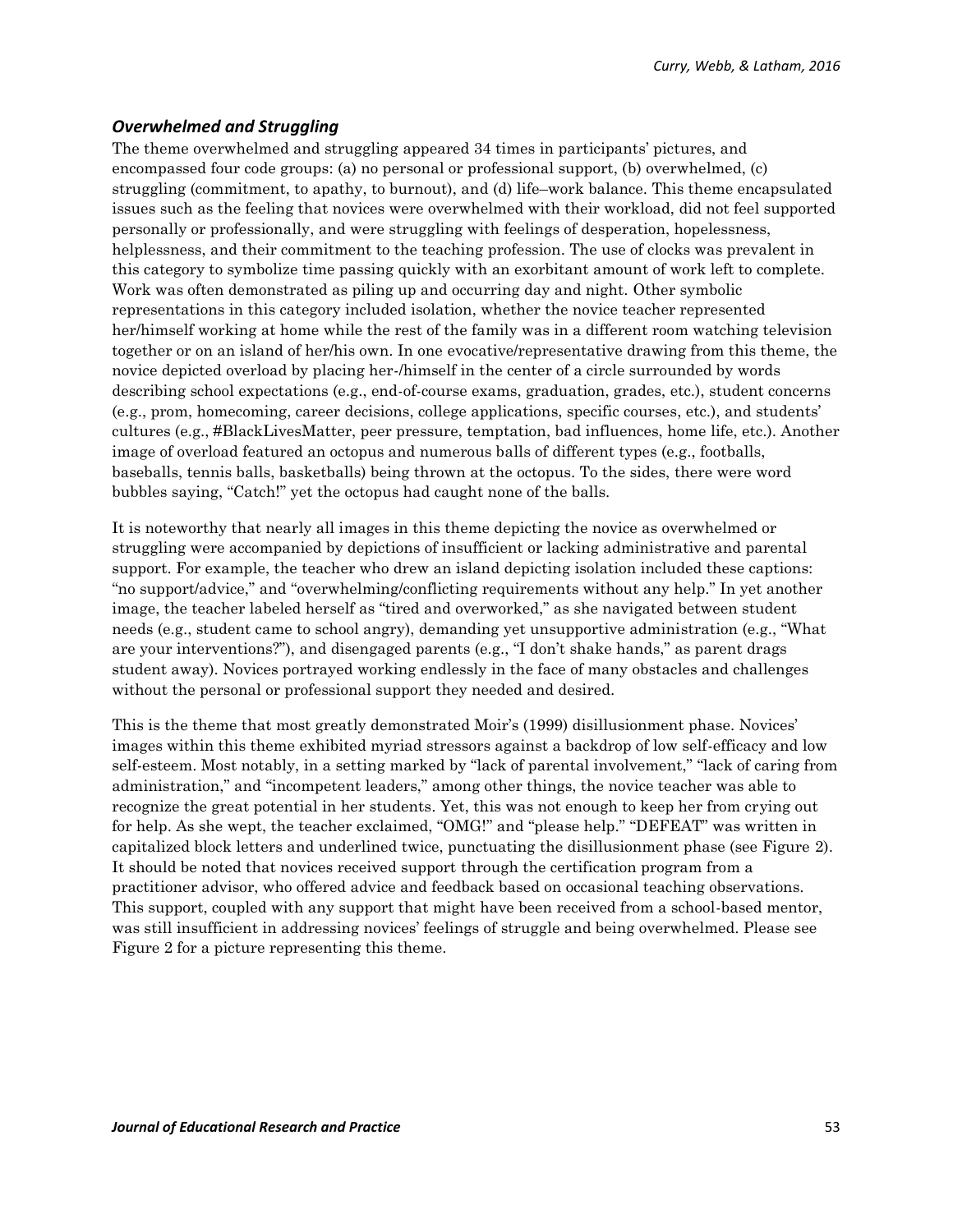

**Figure 2:** *Picture Representing the Theme: Overwhelmed and Struggling*

### *Relationships With Others*

The theme relationships with others was prevalent 26 times and the codes included in this theme were (a) lack of parental involvement, (b) acrimonious relationships with parents, and (c) conflict with colleagues. Issues with parents were particularly concerning within this theme and ranged from pictures that included empty homes with no parents present, parents literally saying they did not care, parents who were unresponsive or inaccessible to teachers, parents in jail, parents abusing their children verbally or physically, and children with no food at home due to parental drug use. A lack of parental involvement was clearly displayed in a picture depicting a parent/teacher night signup sheet with over 100 spots available and only two names written down. The picture suggested that even when opportunities were made available by the school for parents to be an active part in their children's learning, they did not attend. The findings regarding parents in this theme highlight the problems inherent in teacher–parent relations when there is a lack of collaboration, mutual respect, and co-planning. Similarly, another picture was drawn illustrating the parent's brain as that of being in a fantasy land, with a unicorn and rainbow. These portrayals demonstrated a negative view toward the parents and their inability to recognize the reality of their children's educational situation. Another drawing within this theme depicted a student who did not care that he was being suspended and his mother who failed to see the importance of education because she dropped out in ninth grade herself. This not only illustrated a lack of parental involvement, but the importance of a parent's role in guiding and supporting their child's education. If academic achievement is not valued outside of school, a teacher has that much more of a challenge in the classroom connecting to students and engaging them in learning.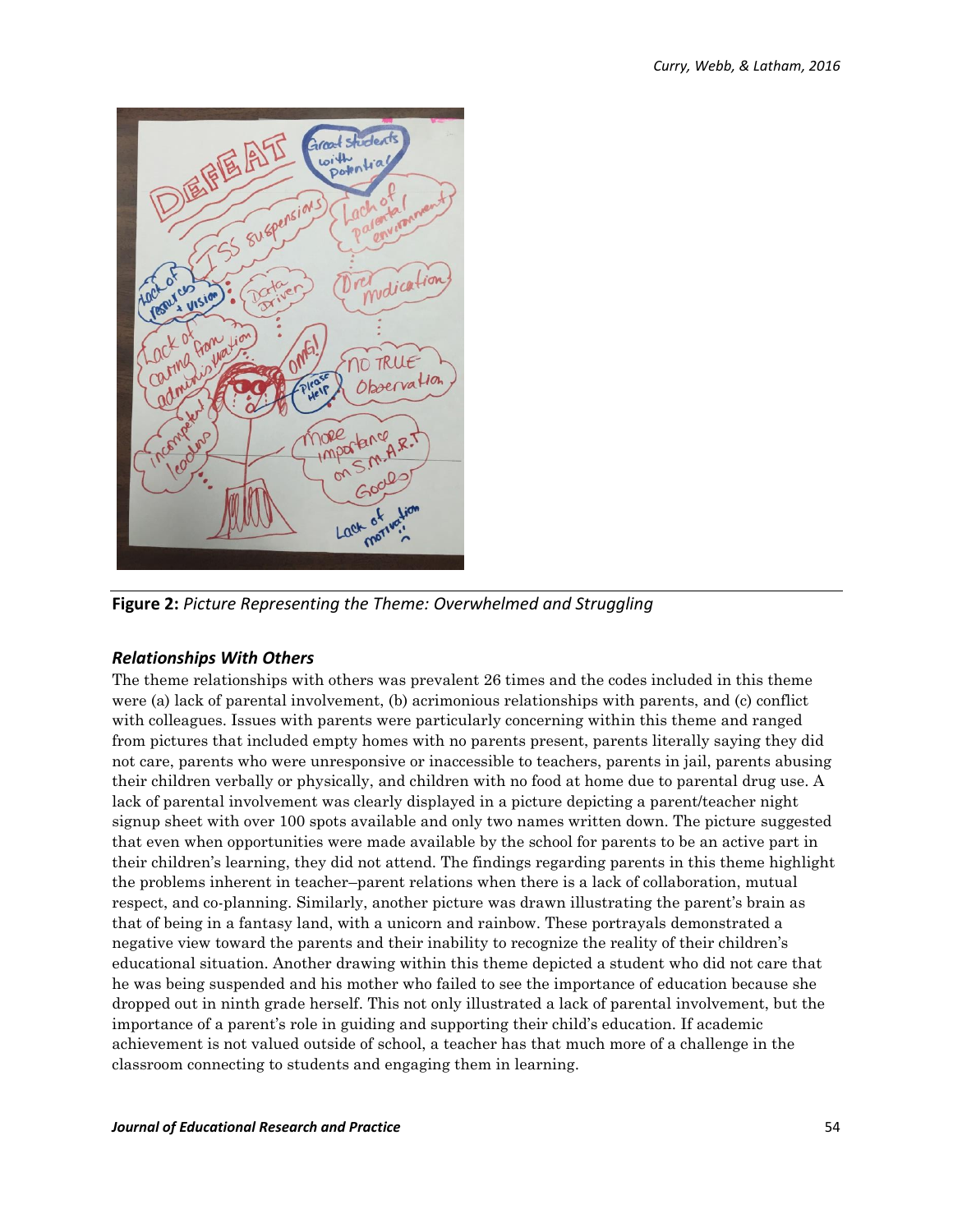However, problems can also arise when parental involvement becomes a barrier and leaves the teacher feeling powerless. An acrimonious parent–teacher relationship was portrayed in a picture where a mother was drawn large, in the center of the page, holding up her child on a pedestal, and towering over the teacher in the corner. The teacher appears intimidated and disempowered (see Figure 3). When novice teachers perceive that parents present a hostile attitude toward them this can manifest into behavioral problems with the student and an unwillingness to learn. Again, this highlights the importance of the parent's role, whether positive, negative, or lacking, in their child's education.

In terms of conflict with colleagues, novices depicted relationships on a spectrum from nonsupportive/noncollaborative to hostile. Some novices expressed that the school environments in which they worked had faculty that were competitive against each other (i.e., competing for test scores, professional recognition). One drawing in particular described the lack of support and camaraderie between the teachers leading to an environment where no one wanted to see one another succeed. This was further fueled by a lack of support and conflict resolution from the administration team. Given that collaboration with colleagues has been identified as a critical element of induction programs, this finding underscores the need for mentor teachers, instructional leaders, and administrators to create structures that promote collaboration such as weekly team meetings, planned group projects, and opportunities for team building. Please see Figure 3 for an example of a picture representing this theme category.



**Figure 3:** *Picture Representing the Theme: Relationships With Others*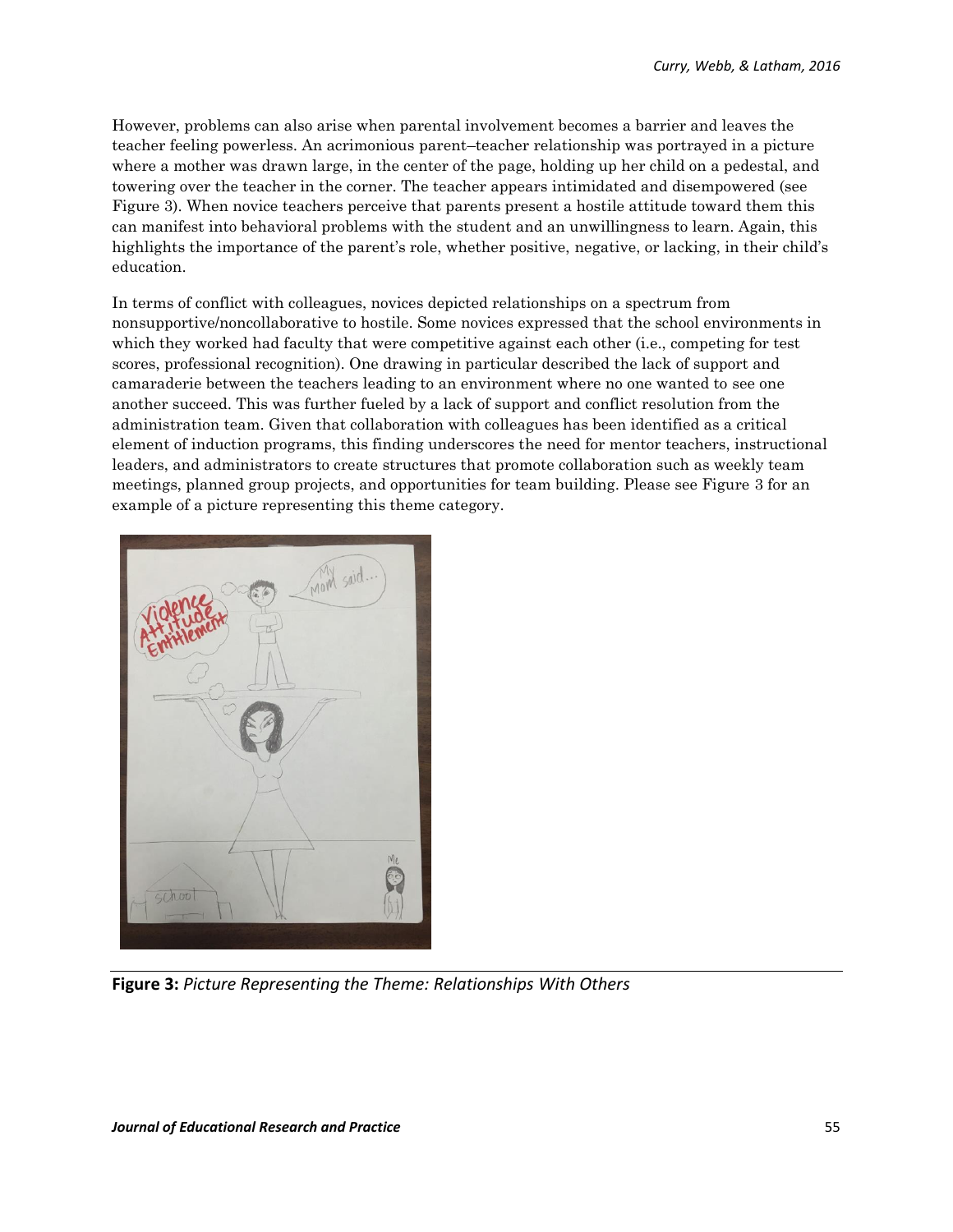### *Concerns About Education Quality and Accountability*

Within the theme concerns about education quality and accountability, novices expressed their strong concerns about the current educational environment 25 times. The codes within this theme included (a) testing as stress, (b) testing does not equal quality, (c) curriculum concerns, and (d) legislation concerns. Pictures that represented this theme included one-size-fits-all approaches to testing, administrators pushing more tests, calendars with testing days marked, unbalanced attention to tracking versus learning, and limited or insufficient time to help each student succeed.

This particular category seemed to underscore the novices' perceptions that testing is extreme and that real learning is not occurring in classrooms. Images of calendars emphasized the frequency of testing, with one particular depiction showing nearly as many testing days as instructional days in a month. On this same drawing, the novice included administrators proclaiming, "We must test, test … Yes! … More tests." While one novice showed that learning knowledge and life skills should outweigh specific standards, another represented how she felt her time was split between accountability and teaching. She drew a pie chart with 75% dedicated to student tracking (i.e., data) and 25% dedicated to student learning (i.e., instruction). Overall, novices left little room for interpretation as they expressed their views of testing. As one characterized, "testing  $\neq$  measure of learning." Given these sentiments, it was unsurprising that testing was a source of stress for the novice teachers in this study. A representative image showed data charts from testing in each subject area with the terms "IEP" (individualized education plan), "evals," "parents," and "behavior documenting" imposed over the data charts. There was a clock sketched in the corner of the novice's drawing, emphasizing the sense of urgency novices felt toward testing. Similarly, another novice portrayed the stress of frequent testing by illustrating that the common assessments developed and administered by the school district's central office put her in the dog house. Rather than being used formatively, these assessments were an indictment on her teaching and students' learning.

Not only did novices see frequent testing as a roadblock to meaningful learning, but the curriculum was also a barrier. This was illustrated by a novice's drawing of an open book, with "I am a scripted curriculum" written around the book. On the pages of the book, the novice wrote,

The lesson should be taught word for word as I say. When I say time is up, you must move on. Time doesn't allow any extra minutes for students who don't understand right away. Students are not taught based on their needs as individuals!

Another novice reiterated the responsibility she felt to adjust instruction to individual student needs with the caption, "Lesson plans subject to change." The most striking image depicting the rigidity of curriculum showed an arrow labeled, "Line starts here." At this arrow started a line of children, drawn in all shapes, sizes, and colors, wrapped around to a conveyor belt. Coming off the conveyor belt were boxes of identical shape and size labeled, "Education, qty. 1. One size fits all" (see Figure 4). This image punctuates novices' feelings that standardized curricula turn education into a factorylike setting that is unresponsive to individual student's needs and talents. As with our first theme, concerns with students, a major concern within this current theme was that increased emphasis on testing and standardized curricula will perpetuate instruction that is not culturally responsive, especially if novices lack training and support to do otherwise.

Finally, it was not lost on the novices that issues of testing and documentation stemmed from legislative mandates. Numerous images identified standardized testing, Individuals With Disabilities Education Act, the state's Act 833 pertaining to individualized education plans for students receiving special education services, and No Child Left Behind as government mandates.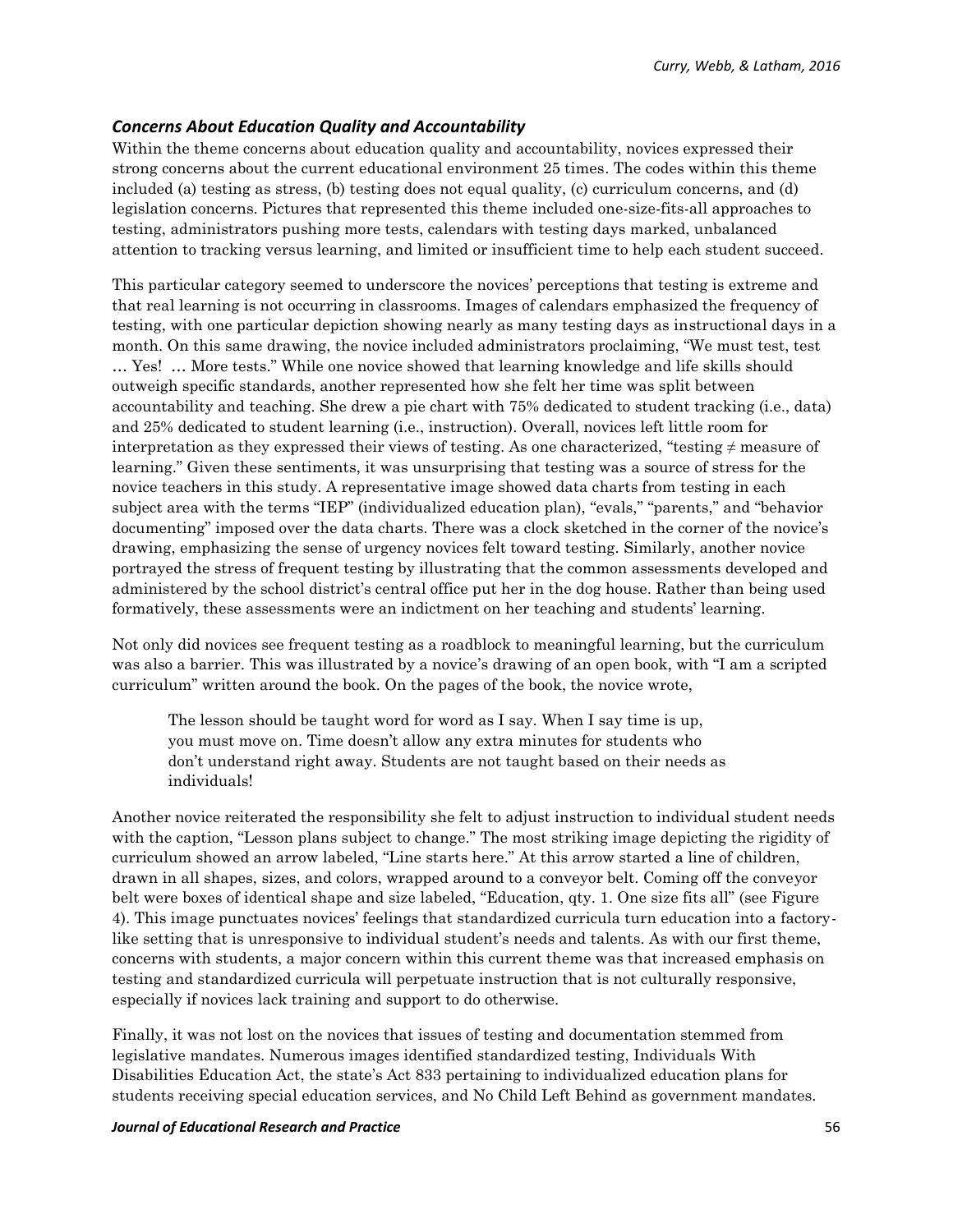How these are put into practice was a source of stress and frustration for the novices in this study. As one characterized, state and federal governments passed laws regarding education yet had "no clue what goes on in a classroom." Meanwhile, the teacher had a large class size and only time to help those who struggled, leading her to wonder, "What about the others?" Please see Figure 4 for a picture representing this theme.



**Figure 4:** *Picture Representing the Theme: Concerns About Education Quality and Accountability*

### *Issues With Administration*

This theme was present in nine drawings that fell into two main codes: (a) administration as punishing power and (b) administration as uncaring. In this category, administration encompassed the immediate school building administration and the local school board. The depiction of administration as punishing often had to do with testing and demanding more work from the novices (i.e., meetings, testing, student outcomes). For example, one picture portrayed the administration as an iron fist coming down on a brick wall and one picture went as far as portraying the administration as a paddle disciplining a defeated teacher. The depiction of administrators as uncaring manifested in numerous ways such as allowing negative student behavior to continue, ignoring the needs of the overwhelmed novices, and providing no additional resources or tangible support for the novice teachers. These ideas were highlighted in pictures where teachers described themselves as being on their own island or even drowning while the administration lounged by the pool not caring (see Figure 5). Considering these images within the framework of novices' professional and personal needs, the administrators were not seen by these participants as reducing workload, having open door access, or being responsive to the emotional needs of the novices. Rather, they appeared to be an added source of stress for the teachers and influenced their ability to be effective in the classrooms. Please see Figure 5 for an example of a picture representing this theme category.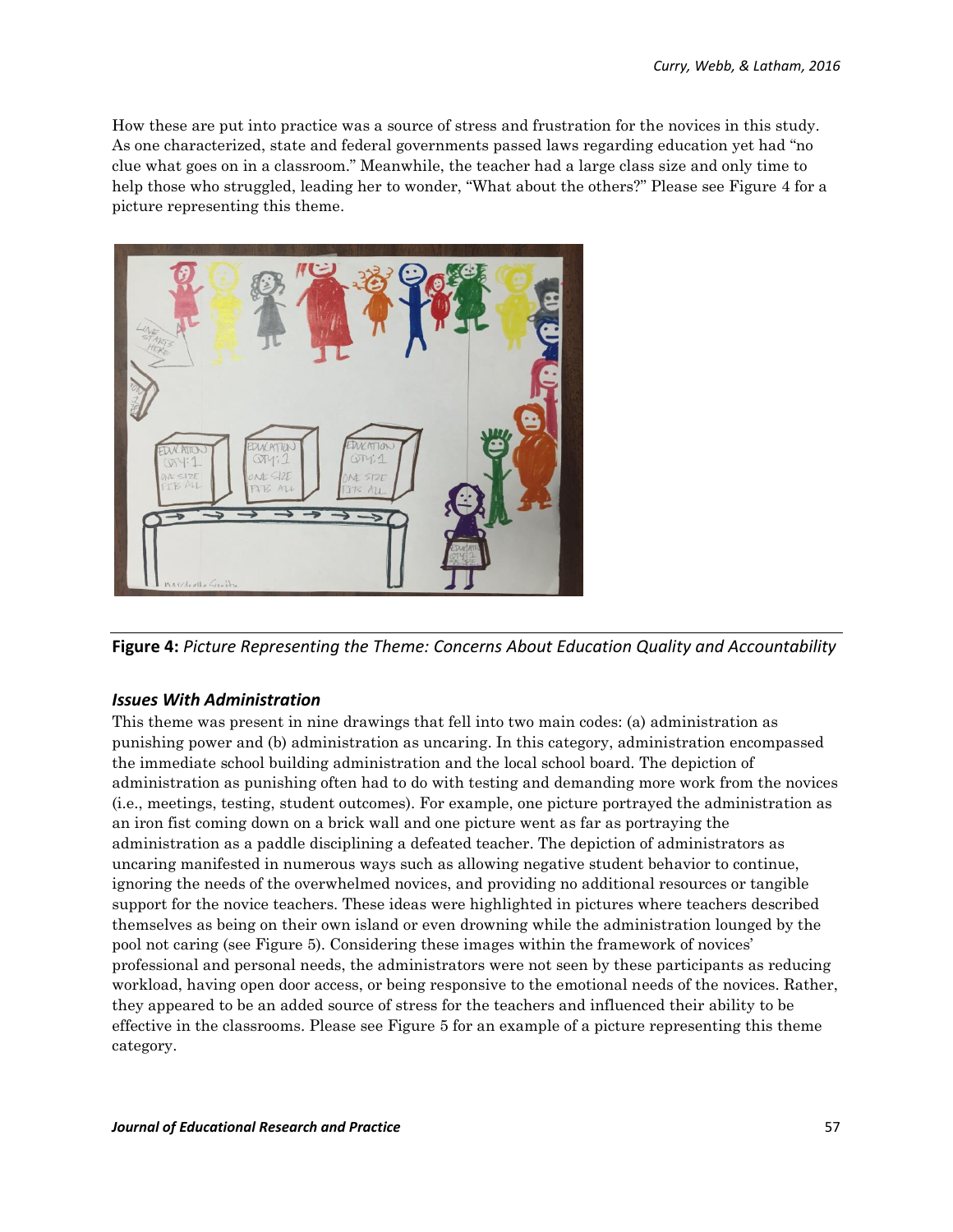| $\begin{array}{c} \mathbb{L} & \mathbb{L}_{\mathcal{A}} \\ \mathbb{L}_{\mathcal{A}} & \mathbb{L}_{\mathcal{A}} \end{array}$ | Administration |    |  |
|-----------------------------------------------------------------------------------------------------------------------------|----------------|----|--|
|                                                                                                                             |                |    |  |
|                                                                                                                             |                |    |  |
|                                                                                                                             |                |    |  |
|                                                                                                                             |                |    |  |
|                                                                                                                             | HELPI          | Me |  |
|                                                                                                                             |                |    |  |
|                                                                                                                             |                |    |  |
|                                                                                                                             |                |    |  |
|                                                                                                                             |                |    |  |

**Figure 5:** *Picture Representing the Theme: Issues With Administration*

## **Discussion**

The novice teachers participating in this study mostly appeared to be in Moir's (1999) disillusionment stage. However, it is noteworthy to mention that there were actually three very positive pictures drawn that were not included in the findings in this manuscript as they were such stark outliers. In this discussion, we will disclose information on the outliers, review main findings from the 58 participants included in this study, and provide an overview of potential common threads between our research and the teacher induction literature.

### **The Outliers**

Because there were only three seemingly positive pictures, we decided to exclude them from the larger data analysis and findings and mention them here in the discussion instead. In one of these three pictures, individuals of different sizes were holding hands under a large shining sun that is smiling down at them, and they were surrounded by positive words (Hope, Encouragement, Love) and quotes, "know then grow" and "Together we can change the world." Another depicted a tree growing in the sun with birds in a nest labeled as "parents & school." The tree had many colorful leaves and the base (trunk) of the tree is noted as representing parents, school, and the school board. The only negative in the picture was a cloud and rain in one corner representing Common Core State Standards and grade-level expectations (accountability). The third positive picture portrayed the positive changes over time at one school. The word "REBIRTH" in all caps was at the top. On the left of the page was Hurricane Isaac with large rain drops containing words like, "Title 1, Change, Doubt, Relocation, Fear, FEMA." The center of the page had a picture of cycling winds with the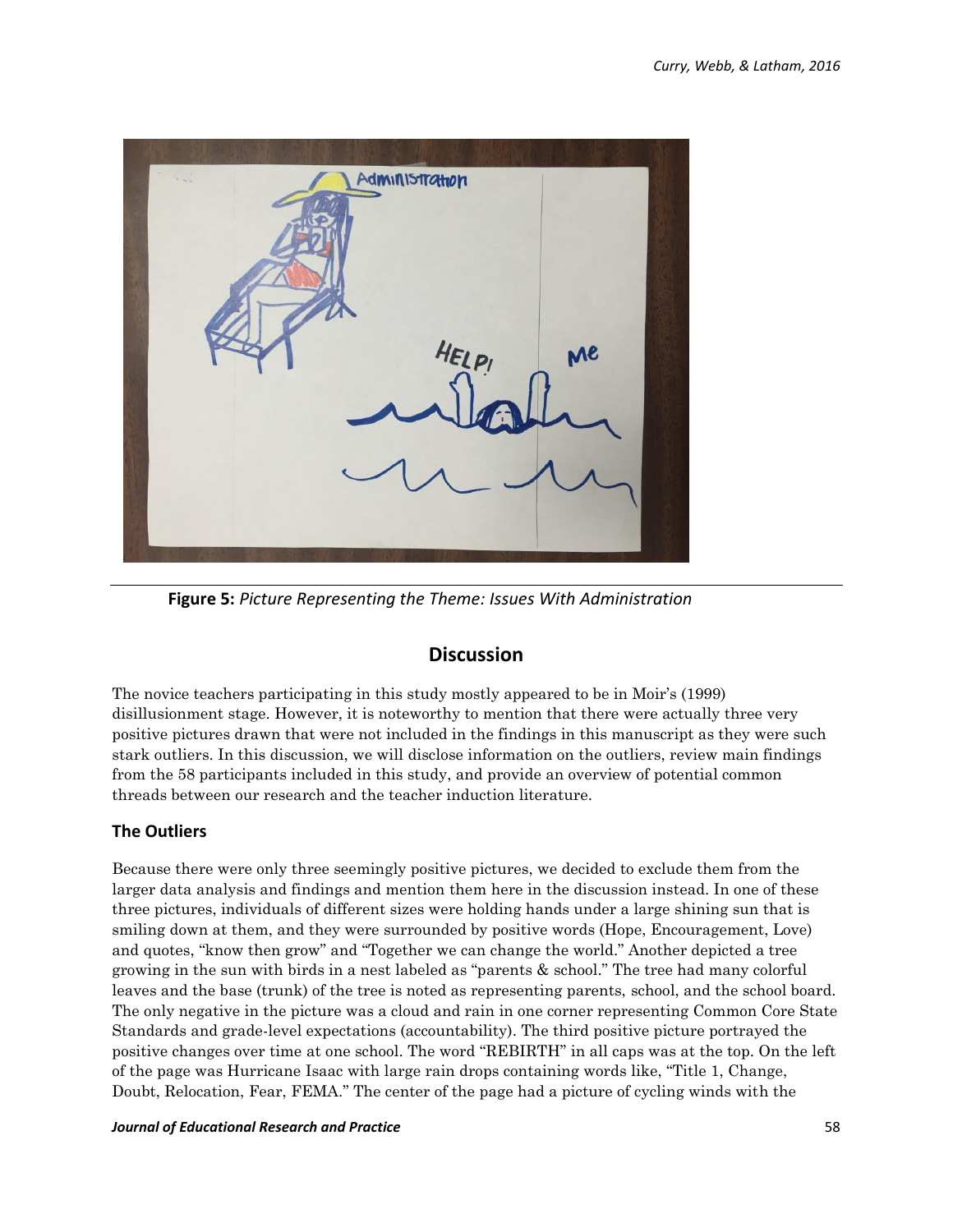words, "5 years and the winds of change." The right side depicted a new school under sunshine with positive words, "Community Involvement, PTA, New School, New Administration, Accountability." These three novices appeared to work in schools where, although they acknowledged some challenges, they clearly found support and structure that felt positive. Unlike the other 58 novices included in this study, they seemed more hopeful.

#### **Ecosystems**

The participants did look at the systems as impacting them in diverse ways. Most illustrated some form of systemic interaction. For example, microsystems interactions included things like students' behavior in the classroom or the principal-teacher relationship. Mesosystems were demonstrated through interactions between school and home life. Exosystems were depicted as accountability measures set by the school board or legislators. Finally, macrosystems were seen in terms of cultural values of teachers versus those of students, parents, and society at large. What was not apparent in these participants' drawing was a sense of reciprocity between themselves and the systems they drew. In other words, their ability to influence and change these systems was not seen. This lack of reciprocity may have indicated feelings of helplessness or powerlessness, hallmarks of the disillusionment phase identified and describe by Moir (1999).

### **Primary Concerns**

Participants most often expressed concern regarding students through their drawings. Because most teacher preparation programs focus on content and pedagogy, it is not uncommon for novice teachers to struggle with classroom management and students' behavior. Moreover, many novices are shocked by cultural disparities between their own culture and that of the culture students identify with. The differences in social values, norms, and perspectives on education may be overwhelming for novices. Likewise, it can be challenging to create curriculum that is culturally appropriate when novices are working in a setting that does not allow for flexibility (Saunders, 2012), as could be the case in schools where teachers feel pressured to test more than teach. Furthermore, for teachers to design a meaningful curriculum, they must be able to teach beyond the scripted lesson plans and connect the learning to the students' interest, while making content relevant to diverse backgrounds (Bain, Newton, Kuster, & Milbrandt, 2010). Having a time and place to reflect on culture, learn about culturally responsive teaching strategies, and to consider their own biases in terms of culture, parenting, and education might help novices to be more accepting and strengths focused in their work with students. It is important to note that although there was a training component on culture during the certification program's summer institute, there should also be ongoing opportunities for novices to consider culturally appropriate classroom strategies, develop awareness of their cultural biases, and reflect upon how culture impacts learning.

Concerns about curriculum, teaching to the test, and high-stakes accountability also seemed to frustrate novices. In many teacher education programs, learning to write and deliver lesson plans is a primary focus. This is also true for many alternative certification programs. In this case, the novices appeared to feel under great pressure about accountability. Understanding how to balance assessment of students' learning and promote quality education was an ongoing struggle. This concern needs to be a continual component of discussions with instructional leaders, mentors, and administrators to assist novices in learning to use assessment effectively while concomitantly engaging students in the learning process.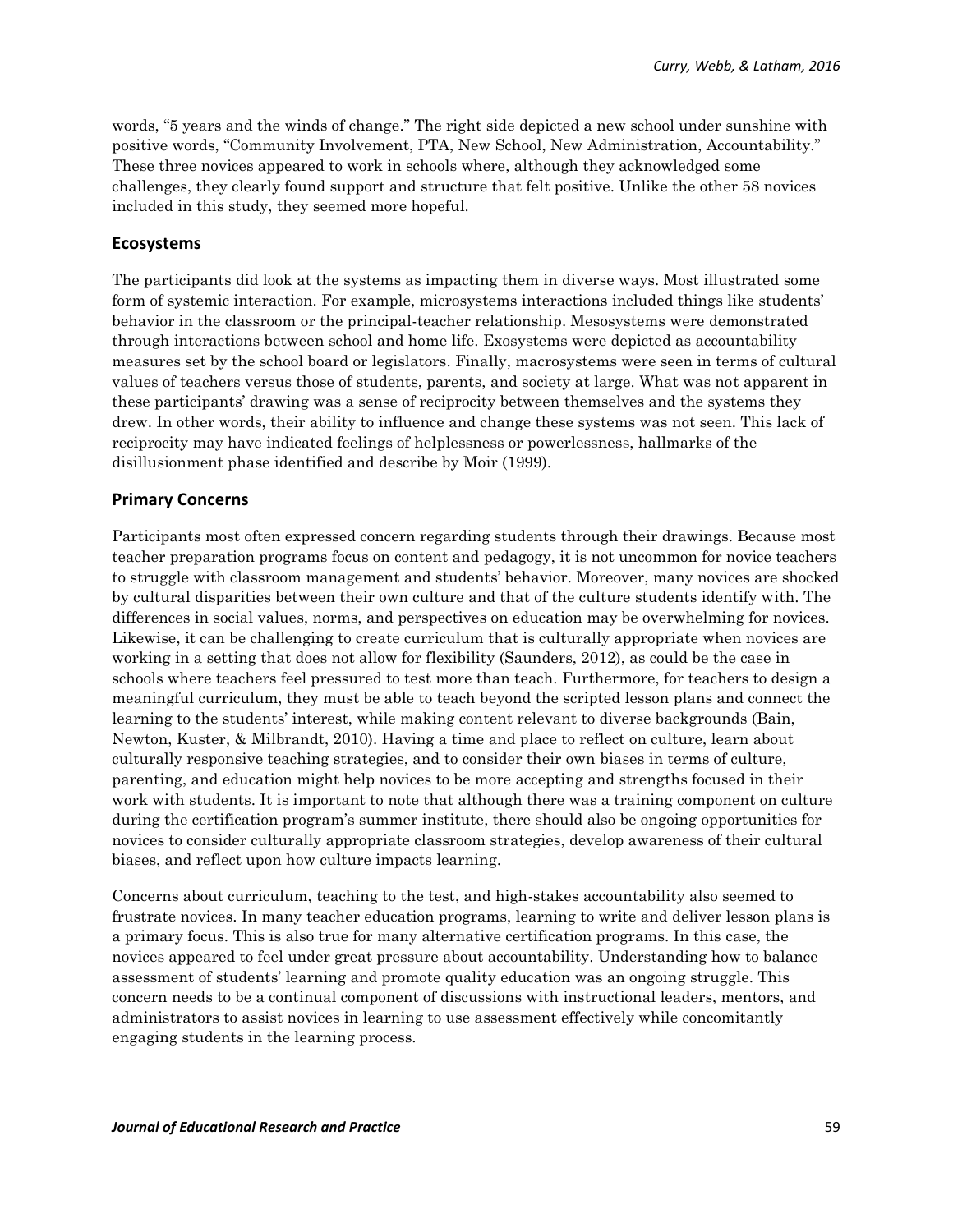Overall, these novices consistently displayed issues that lend to stress and potential burnout. Certainly, all careers have some degree of stress involved, but as has been noted by other researchers, for novices, job satisfaction and burnout lead to attrition (Kelly & Northop, 2015). The amount of job satisfaction one feels might be related to the amount of problems they perceive in the systems where they work as well as the amount of support they receive. For example, Collie, Shapka, and Perry (2012) collected a sample of 664 elementary and secondary teachers. One key finding from that study was that teachers' perceptions of students' motivation to learn and classroom behavior had the largest impact when predicting teacher stress, teaching efficacy, and job satisfaction. In the current study, student concerns were prevalent throughout the sample and may have exacerbated the negative feelings and thoughts displayed by participants. Jones and Youngs (2012) found that burnout and subsequent teacher attrition were correlated with exhaustion and negative emotions. Conversely, positive emotions coupled with skill development (i.e., developing strategies for working with culturally diverse students, using assessment effectively) may promote teacher efficacy, career satisfaction, and commitment to teaching (Kelly & Northrop, 2015).

None of the aforementioned concerns can be fully addressed without investment and advocacy from administrators. A compelling finding was that novices did not perceive administration as supportive. In some cases, they thought of administration as punishing and powerful, removed, unavailable, and dismissive of their concerns and struggles. These findings illuminated the importance of the relationship between administrators and novice teachers in working through novice teachers challenges. A true open door policy is helpful, but what is more beneficial, as was indicated in the literature, is structured and planned interactions with the principal, such as more formal observations, novice teacher check-ins, and monthly face-to-face meetings with a principal (S. T. Bickmore & Bickmore, 2010).

#### **Limitations**

As with all research, it is important that the reader keep in mind limitations of the findings discussed in this manuscript. To begin with, the data reported here are strictly based on the perceptions and self-report of novice teachers. This data set does not represent administrative perspectives or that of colleagues, students, parents, school community members, etc. This data set also represented the novice teachers' perceptions at one particular point in time during the beginning of November; thus, the time of year could have had an effect.

A further limitation is that there was no triangulation of this data set. School districts and administrators were not asked to provide evidence of professional development, support, testing schedules, mentor lists, or other sources of information that may have been useful in corroborating the data reported here. None of the information contained here is meant to be generalized to larger populations, though the findings may be transferrable. It is important to remember that the novices in this study had participated in an intensive, 7-week alternative teacher preparation program prior to starting their jobs as full-time teachers. As all programs are unique and different, the findings here may be specific to the population participating in this study.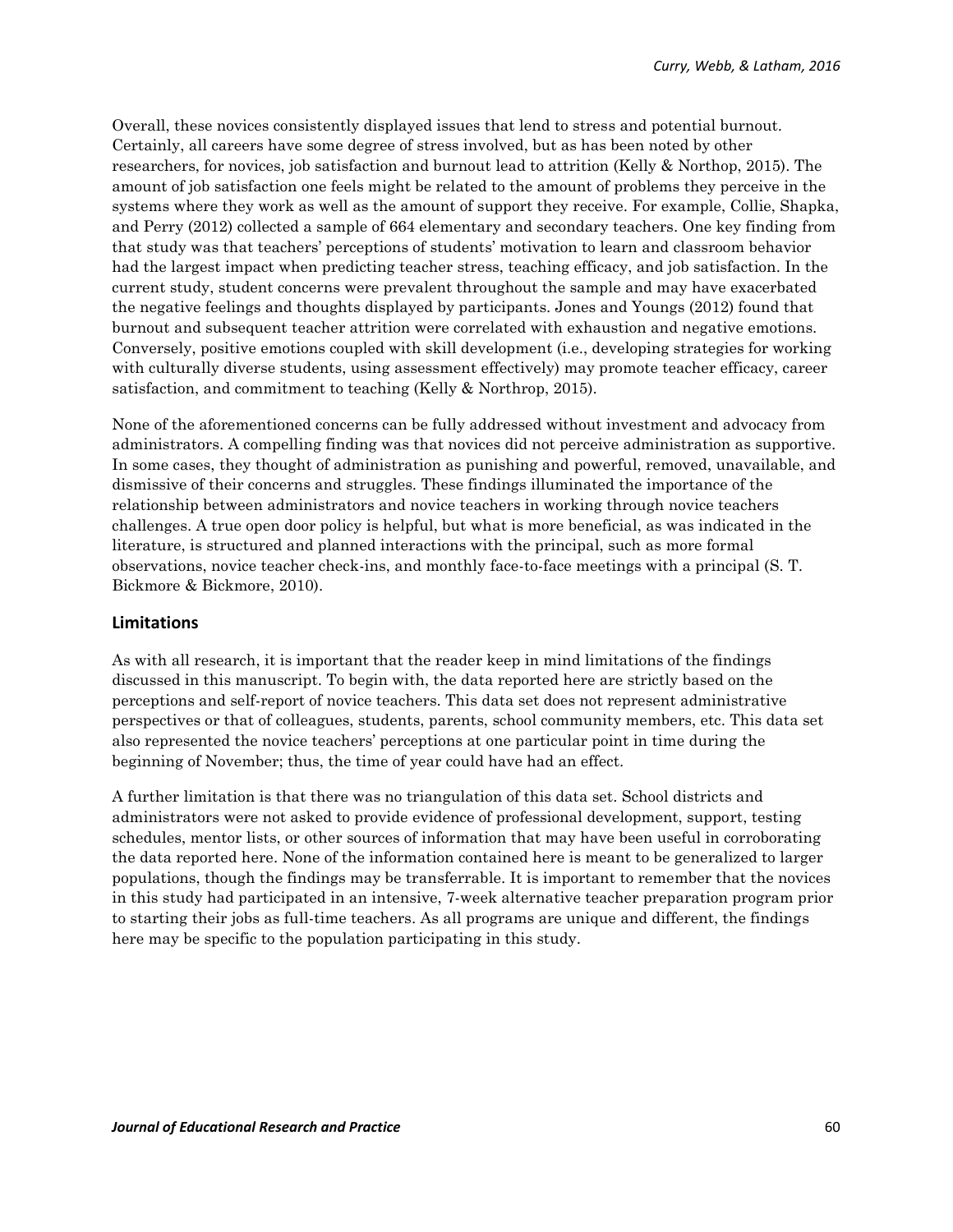#### **Implications**

In spite of the limitations, implications from this study are still relevant and important for principals and other instructional leaders to consider when hiring novice teachers. The importance of mentorship, collegial support, and parent involvement were underscored by these novices. Assisting new teachers in working with their mentors (through formal, planned processes) is crucial to their development. Mentoring novices requires professional development for mentors, time to provide mentorship, and evaluation of the mentorship program. In terms of collegiality, promoting a positive school culture, team building and incentivizing support of new colleagues appears to be an ongoing challenge. One principal recently shared with the first author that she gives a team prize once a month at her school. The number of documented team meetings, parent–teacher meetings, and team social events are all considered in her review and decision making. The winning team gets a faculty lunch provided by the principal. This lunch with the principal and the team is purely social. This principal shared that she does not always pay out of pocket for this incentive; she stated that there are restaurants that provide the meal as part of their support to schools in the community. Another principal enters mentor teachers that are rated highly by their mentees into a drawing for a gift certificate. Other principals have faculty awards that are given for mentor teachers.

Additionally, based on this study sample, more planning time and collaboration opportunities with colleagues might support novices in developing a closer connection with other faculty wherein they feel personally and professionally supported. This same finding has been noted by other induction scholars (Glazerman et al., 2010, Henry, Bastian, & Fortner, 2011; Smith & Ingersoll, 2004). Further, opportunities in preparation, throughout mentoring programs, and in professional development are needed to help novices understand and apply cultural pedagogy. Given time to reflect upon their own values, and how their values may create biases in the classroom, would be beneficial for this sample.

Finally, much has been written about teacher stress, which can lead to emotional exhaustion/instruction fatigue, burnout, and, eventually, impairment. Moreover, as stress increases, empathy and compassion decrease (Flook, Goldberg, Pinger, Bonus, & Davidson, 2013), further distancing teachers and students and impacting educational outcomes and student achievement. Reducing novice teacher stress is imperative beyond retaining novices; it is also crucial to the affirmation of students and learning in classrooms. Reducing teacher stress is possible. Two potential ways beyond the supports already mentioned are to include professional development on mindfulness (see Flook et al., 2013) and implementation of social-emotional learning (see Collie et al., 2012).

### **Conclusions**

In this study, a sample of 58 novice teachers' drawings, representing how they perceive the systems they work in, were analyzed. Codes and themes were established and discussed. Major themes included concerns about students, overwhelmed and struggling, relationships with others, concerns about education quality and excessive accountability, and issues with administration. Limitations were reviewed and implications were provided. Further research is needed on the transitions made by novice teachers, their perceptions, and the outcomes for students and schools when the needs of novice teachers are addressed.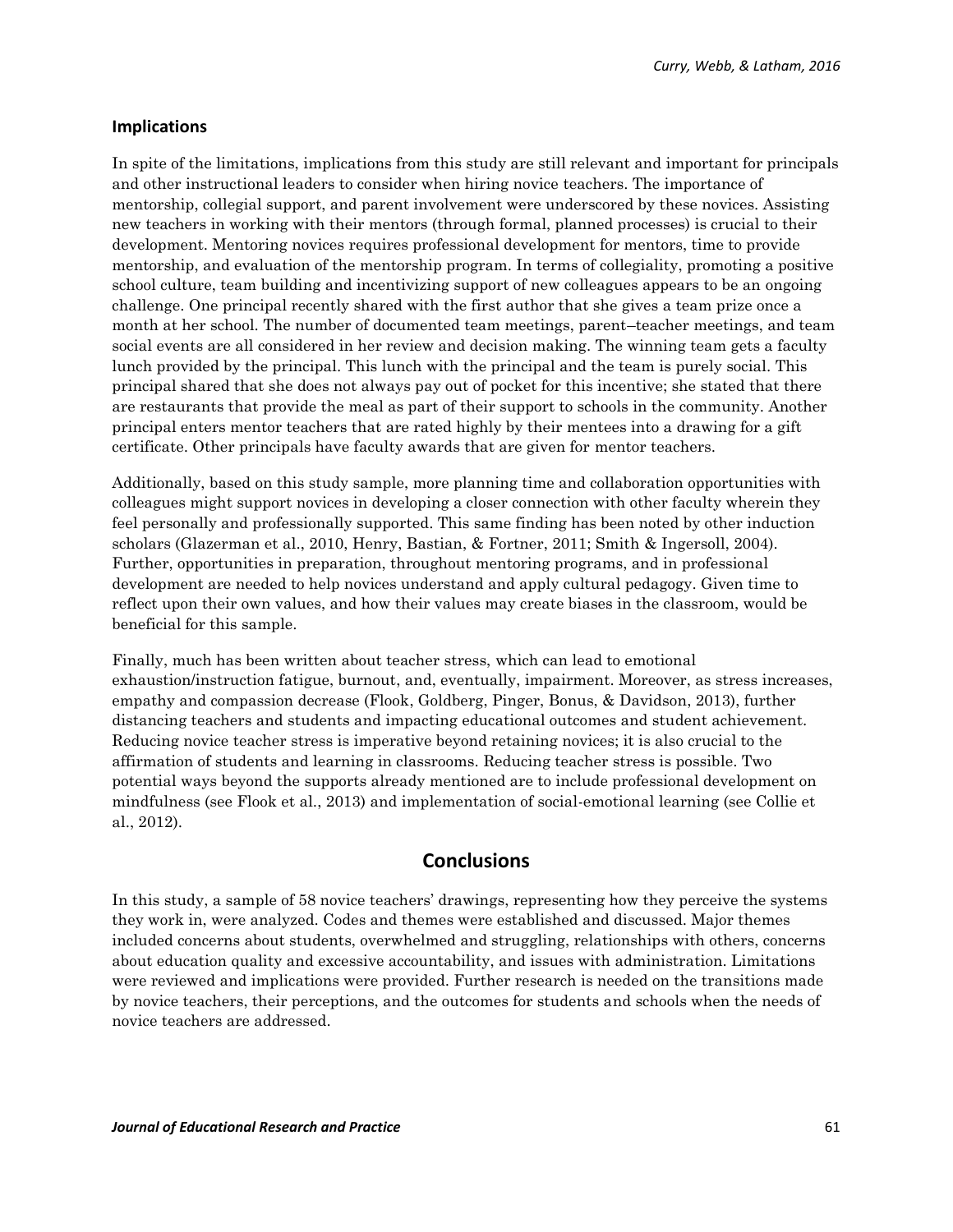### **References**

- Ahuvia, A. (2001). Traditional, interpretive and reception based content analyses: Improving the ability of content analysis to address issues of pragmatic and theoretical concern. *Social Indicators Research, 54*, 139172. doi:10.1023/A:1011087813505
- Ashburn, E. (1987). Current developments in teacher induction programs. *Action in Teacher Education, 8*, 4–44.
- Bain, C., Newton, C., Kuster, D., & Milbrandt, M. (2010). How do novice art teachers define and implement meaningful curriculum? *Studies in Art Education, 51*, 233–247. doi: 10.1080/00393541.2010.11518805
- Barnes, G., Crowe, E., Schaefer, B. (2007). *The cost of teacher turnover in five school districts*. Washington, DC: National Commission on Teaching and America's Future.
- Barrett, J., Jones, G., Mooney, E., Thornton, C., Cady, J., Guinee, P., & Olson, J. (2002). Working with novice teachers: Challenges for professional development. *Mathematics Teacher Education and Development, 4*, 15–27. Retrieved from<http://eric.ed.gov/?id=EJ658186>
- Bartell, A. C. (2005). *Cultivating high-quality teaching through induction and mentoring.* Thousand Oaks, CA: Corwin Press.
- Beaugrande, R. D., & Dressler W. U. (1981). *Einfuhrung in die textlinguistik* [Introduction to text linguistics]. Tubingen, Germany: Niemeyer.
- Berry, B., Hopkins-Thompson, T., & Hoke, M. (2002). Assessing and supporting new teachers: Lessons from the Southeast. Chapel Hill, NC: The Southeast Center for Teaching Quality at the University of North Carolina.
- Bickmore, D. L., & Curry, J. (2013). The induction of school counselors: Meeting personal and professional needs. *Mentoring and Tutoring: Partnership in Learning, 21*, 6–27. doi:10.1080/13611267.2013.784057
- Bickmore, S. T., & Bickmore, D. L. (2010). Revealing the administrator's role in the induction process: Novice teachers telling their stories. *Journal of School Leadership, 20*, 445–469. Retrieved from http://www.sciencedirect.com/science/article/pii/S0742051X09002418
- Boyd, D., Grossman, P., Ing, M., Lankford, H., Loeb, S., & Wyckoff, J. (2011). The influence of school administrators on teacher retention decisions. *American Educational Research Journal, 48*, 303–333. doi:10.3102/0002831210380788
- Britton, E., Raizen, S., Paine, L., & Huntley, M. A. (2000). *More swimming, less sinking: Perspectives on teacher induction in the U.S. and abroad*. Paper prepared for the meeting of the National Commission on Teaching Mathematics and Science in the 21st Century, March 6–7, 2000.
- Bronfenbrenner, U. (1977). Toward an experimental ecology of human development. *American Psychologist, 32*, 513–531. doi:10.1037/0003-066X.32.7.513
- Bronfenbrenner, U. (1979). *The ecology of human development*. Cambridge, MA: Harvard University Press.
- Collie, R. J., Shapka, J. D., & Perry, N. E. (2012). School climate and social-emotional learning: Predicting teacher stress, job satisfaction, and teaching efficacy. *Journal of Educational Psychology, 104* , 1189–1204. doi:10.1037/a0029356
- Curry, J. R., & Bickmore, D. L. (2012). School counselor induction and the importance of mattering. *Professional School Counseling, 15*, 110–122. doi:10.5330/PSC.n.2012-15.110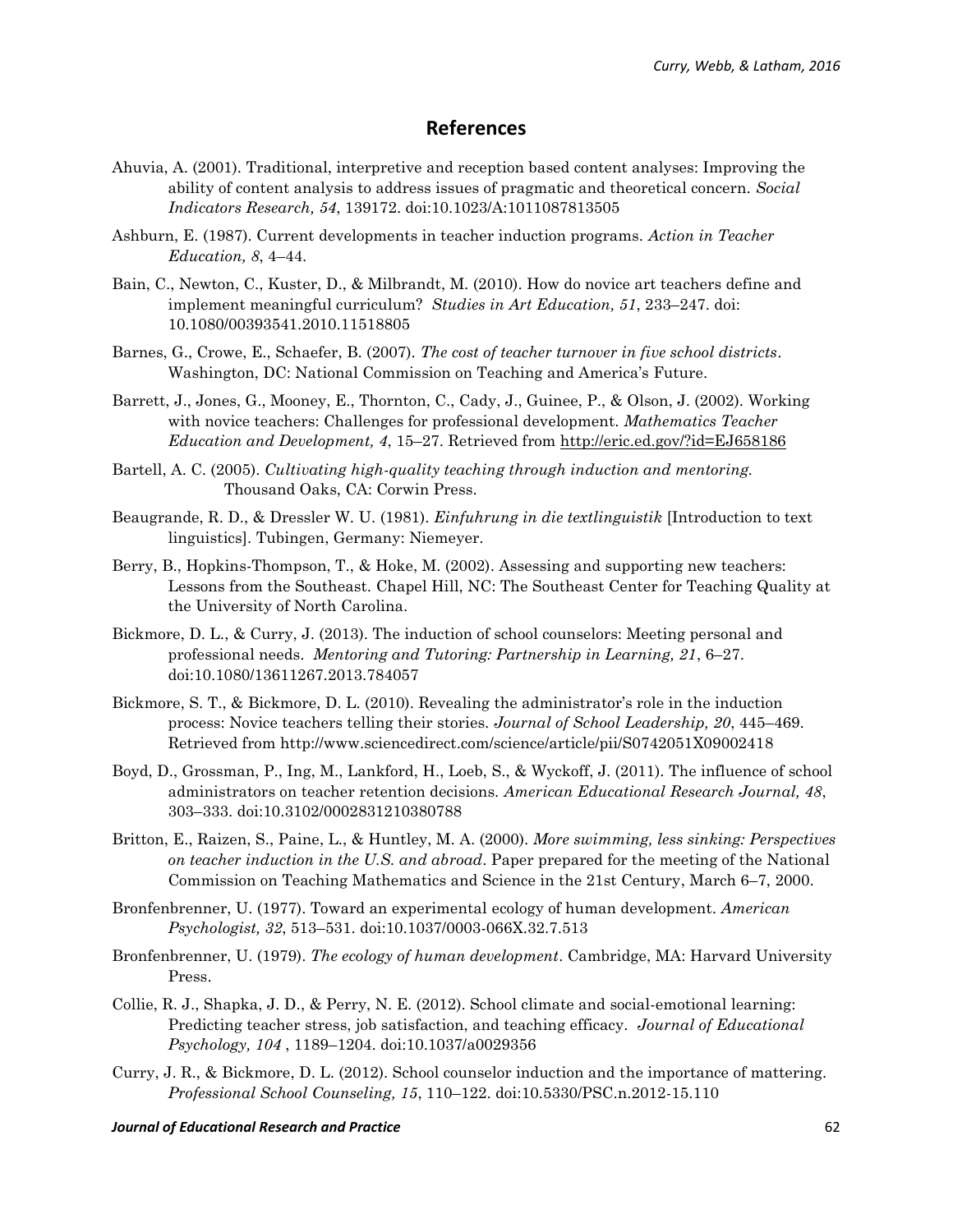- Darling-Hammond, L., & Baratz-Snowden. J. (Eds.). (2005). *A good teacher in every classroom*. San Francisco, CA: Jossey-Bass.
- Darling-Hammond, L., & Bransford, J. (2005). *Preparing teachers for a changing world: What teachers should learn and be able to do*. San Francisco, CA: John Wiley & Sons, Inc.
- Duriau, V. J., Reger, R. K., & Pfarrer, M. D. (2007). A content analysis of the content analysis literature in organization studies: Research themes, data sources, and methodological refinements. *Organizational Research Methods, 10*, 5–34. doi:10.1177/1094428106289252
- Feiman-Nemser, S. (2003). What new teachers need to learn. *Educational Leadership, 60*, 25–29.
- Flook, L., Goldberg, S. B., Pinger, L., Bonus, K., & Davidson, R. J. (2013). Mindfulness for teachers: A pilot study to assess effects on stress, burnout, and teaching efficacy. *Mind, Brain, and Education, 7*, 182–195. doi:10.1111/mbe.12026
- Glazerman, S., Isenberg, E., Dolfin, S., Bleeker, M., Johnson, A., Grider, M., & Jacobus, M. (2010). *Impacts of comprehensive teacher induction: Final results from a randomized controlled study*. Washington, DC: Institute of Education Science: National Center for Education Evaluation and Regional Assistance.
- Henry, G. T., Bastian, K. C., & Fortner, C. K. (2011). Stayers and leavers: Early-career teacher effectiveness and attrition. *Educational Researcher, 40*, 271–280. doi:10.3102/0013189X11419042
- Ingersoll, R. (2006). Understanding supply and demand among mathematics and science teachers. In J. Rhoton & P. Shane (Eds.), *Teaching science in the 21st century* (pp. 197–211). Arlington, VA: NSTA Press.
- Ingersoll, R. (2012). Beginning teacher induction: What the data tell us. *Phi Delta Kappan, 93*, 47– 51.
- Ingersoll, R., Merrill, L., & May, H. (2014). *What are the effects of teacher education and preparation on beginning teacher attrition?* (Research report #RR-82). Philadelphia, PA: Consortium for Policy Research in Education, University of Pennsylvania.
- Ingersoll, R., Merrill, L., & Stuckey, D. (2014). *Seven trends: The transformation of the teaching force* (Research Report # RR-80). Philadelphia, PA: Consortium for Policy Research in Education. doi:10.12698/cpre.2014.rr80
- Ingersoll, R., & Strong, M. (2011). The impact of induction and mentoring programs for beginning teachers: A critical review of the research. *Review of Education Research, 81*, 201–233. doi:10.3102/0034654311403323
- Johnson, S. M., Kraft, M. A., & Papay, J. P. (2012). How context matters in high-need schools: The effects of teachers' working conditions on their professional satisfaction and their students' achievement. *Teachers College Record, 114*, 1–39.
- Johnson, S. M., & The Project on the Next Generation of Teachers. (2004). *Finders and keepers: Helping new teachers survive and thrive in our schools*. San Francisco, CA: Jossey Bass.
- Jones, N., & Youngs, P. (2012). Attitudes and affect: Daily emotions and their association with the commitment and burnout of beginning teachers. *Teachers College Record, 114*, 1–36. Retrieved from http://www.tcrecord.org/ExecSummary.asp?contentid=16240
- Kelly, S., & Northrop, L. (2015). Early career outcomes for the "best and the brightest": Selectivity, satisfaction, and attrition in the beginning teacher longitudinal study. *American Education Research Journal, 52*, 624–656. doi:10.3102/0002831215587352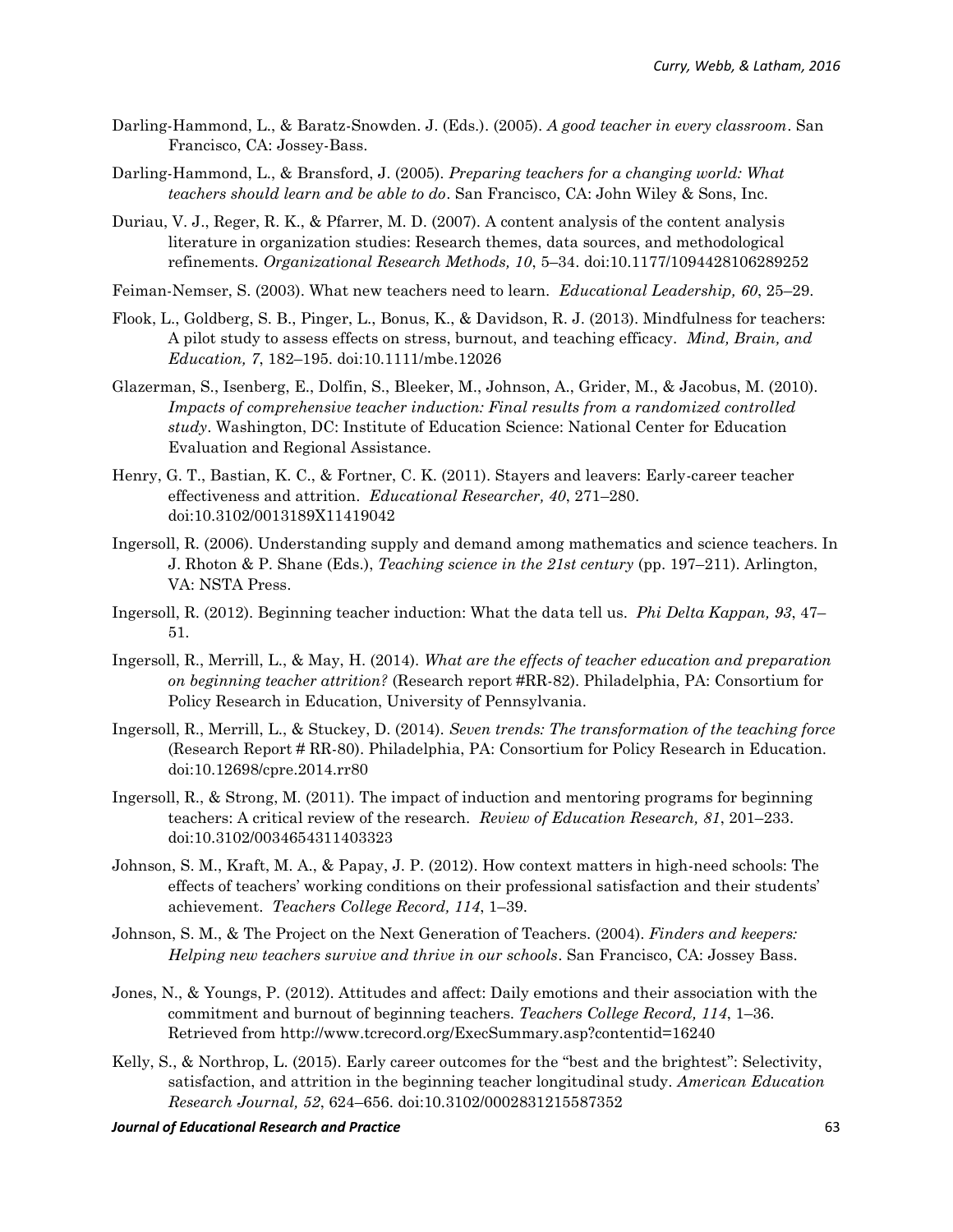- Kim, K., & Roth, G. L. (2011). Novice teachers and their acquisition of work-related information. *Current Issues in Education, 14*.
- Mauer, E., & Zimmerman, E. (2000). Mentoring new teachers. *Principal, 79*, 26–28.
- Moir, E. (1999). The stages of a teacher's first year. In M. Sherer (Ed.), *A better beginning: Supporting and mentoring new teachers*. Alexandria, VA: Association for Supervision and Curriculum Development.
- National Center for Education Statistics (NCES). (2008). *Schools and Staffing Survey*. Washington, DC: U.S. Department of Education.
- National Center for Education Statistics (NCES). (2015). *Public school teacher attrition and mobility in the first five years: Results from the first through fifth waves of the 2007–08 beginning teacher longitudinal study*. Washington, DC: U.S. Department of Education.
- Neuendorf, K. A. (2002). *The content analysis guidebook*. Thousand Oaks, CA: Sage.
- Perda, D. (2013). *Transitions into and out of teaching: A longitudinal analysis of early career teacher turnover*. Philadelphia, PA: University of Pennsylvania.
- Ronfeldt, M., Schwartz, N., & Jacob, B.A. (2014). Does preservice preparation matter? Examining an old question in new ways. *Teachers College Record, 116*, 1–46.
- Saunders, J. M. (2012). Intersecting realities: A novice's attempts to use critical literacy to access her students' figured worlds. *Multicultural Education, 19*, 18–23. Retrieved from http://eric.ed.gov/?id=EJ1001520
- Smith, T. M., & Ingersoll, R. M. (2004). What are the effects of induction and mentoring on beginning teacher turnover? *American Educational Research Journal, 41*, 681–714. doi:10.3102/00028312041003681
- Strong, M. (2009). *Effective teacher induction and mentoring: Assessing the evidence.* New York, NY: Teachers College.
- Tait, M. (2008). Resilience as a contributor to novice teacher success, commitment, and retention. *Teacher Education Quarterly, 35*, 57–75.
- U.S. Department of Education (DOE). (2015). *Highly qualified teachers enrolled in programs providing alternative routes to teacher certification or licensure*. Washington, DC: Author.
- Villani, S. (2009). *Comprehensive mentoring programs for new teachers: Models of induction and support* (2nd ed.). Thousand Oaks, CA: Corwin.
- Wang, J., & Odell, S. J. (2002). Mentored learning to teach according to standards-based reform: A critical review. *Review of Educational Research, 72*, 481–546. doi:10.3102/00346543072003481
- White, M. D., & Marsh, E. E. (2006). Content analysis: A flexible methodology. *Library Trends, 55*, 22–45.